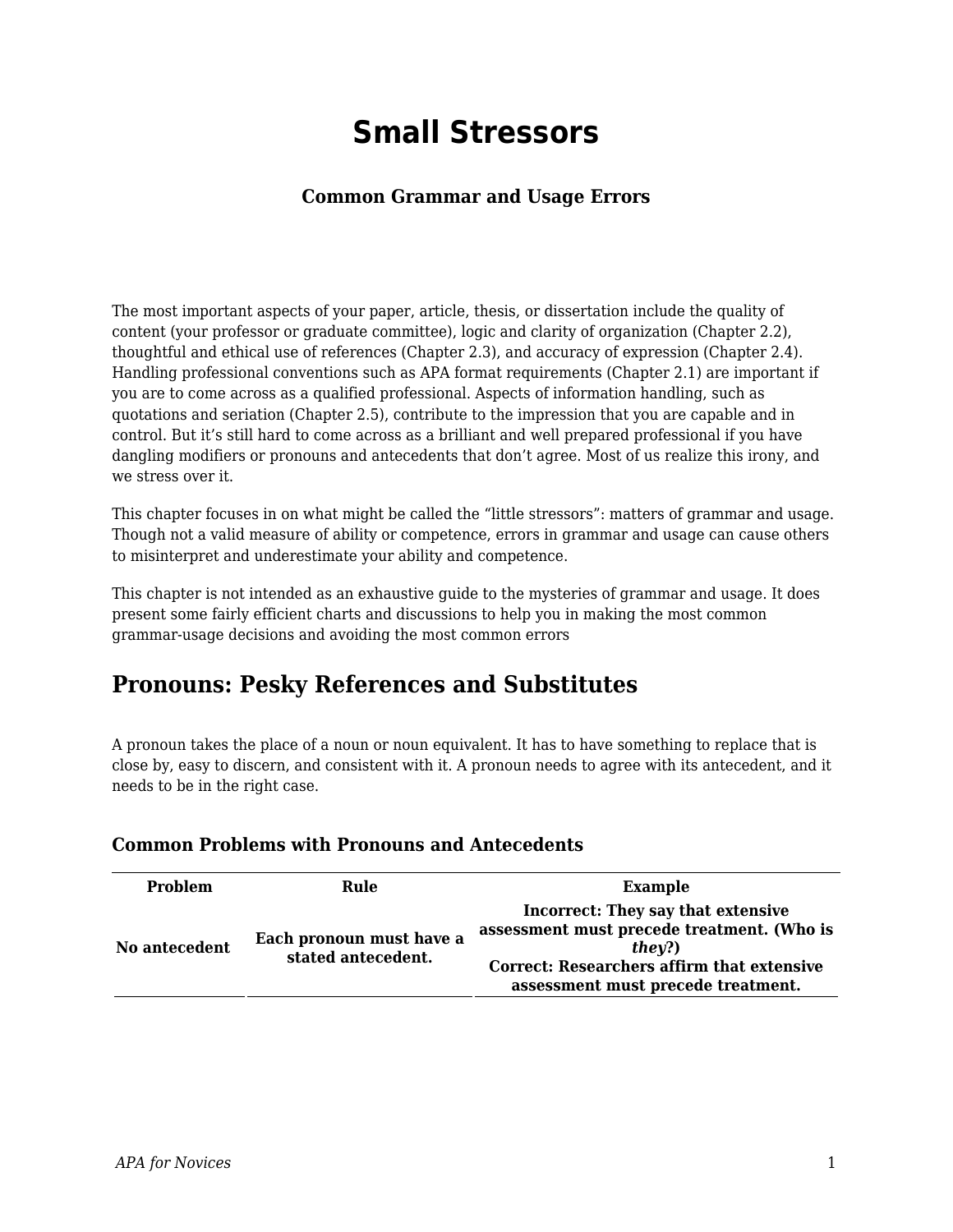| Problem                 | Rule                                                                                                                                                                                                                                                                                                                | <b>Example</b>                                                                                                                                                                                                                                                                                                                                                                                                                                                                                                                                         |
|-------------------------|---------------------------------------------------------------------------------------------------------------------------------------------------------------------------------------------------------------------------------------------------------------------------------------------------------------------|--------------------------------------------------------------------------------------------------------------------------------------------------------------------------------------------------------------------------------------------------------------------------------------------------------------------------------------------------------------------------------------------------------------------------------------------------------------------------------------------------------------------------------------------------------|
| Close antecedent        | A pronoun must be close to its<br>antecedent, without too much<br>distraction in between.                                                                                                                                                                                                                           | <b>Confusing:</b> The primary investigators, after long<br>and exhaustive consultation with multicultural<br>advisors representing six prevalent ethnic groups,<br>decided that they would experiment with their<br>selected population. (By the time you get to what<br>was done, you forget who did it.)<br><b>Clearer:</b> The primary investigators decided that<br>they would experiment with their selected<br>population, having engaged in exhaustive<br>consultation with multicultural advisors<br>representing six prevalent ethnic groups. |
| Squinting<br>antecedent | A pronoun must refer clearly<br>to one antecedent                                                                                                                                                                                                                                                                   | <b>Confusing:</b> The subjects were unresponsive to<br>the researchers because they were embarrassed<br>over their difficulty in learning how to read. (Who<br>was embarrassed, and who had difficulty learning<br>to read?)<br><b>Clearer:</b> In responding to the researchers, the<br>subjects were embarrassed over their difficulty in<br>learning how to read.                                                                                                                                                                                   |
| Indefinite it           | It is a pronoun. Avoid using it<br>without an antecedent.                                                                                                                                                                                                                                                           | <b>Incorrect:</b> It is difficult to perform.<br>The teacher had difficulty understanding it.<br>In Jacinski's article it says,<br><b>Correct:</b> The literacy intervention is difficult to<br>perform.<br>The teacher had difficulty understanding the<br>instructions.<br>Jacinski's article says,                                                                                                                                                                                                                                                  |
| Who, which and<br>that  | Use who for persons<br>Use that for restrictive<br>modifiers (those that actually<br>change sentence meaning).<br>Use which for nonrestrictive<br>elements (Those that add<br>information but do not change<br>meaning). (The which/that<br>distinction is rarely made in<br>common practice, but APA<br>makes it.) | Many children who participated improved their<br>reading scores dramatically.<br>The intervention that was chosen by the parents<br>was implemented cautiously. (The statement tells<br>which intervention is being discussed.)<br>The sampling was not random, which negatively<br>affects the potential of the study to be generalized<br>to additional populations. (The information which<br>follows does not change the fact that the sampling<br>was not random.)                                                                                |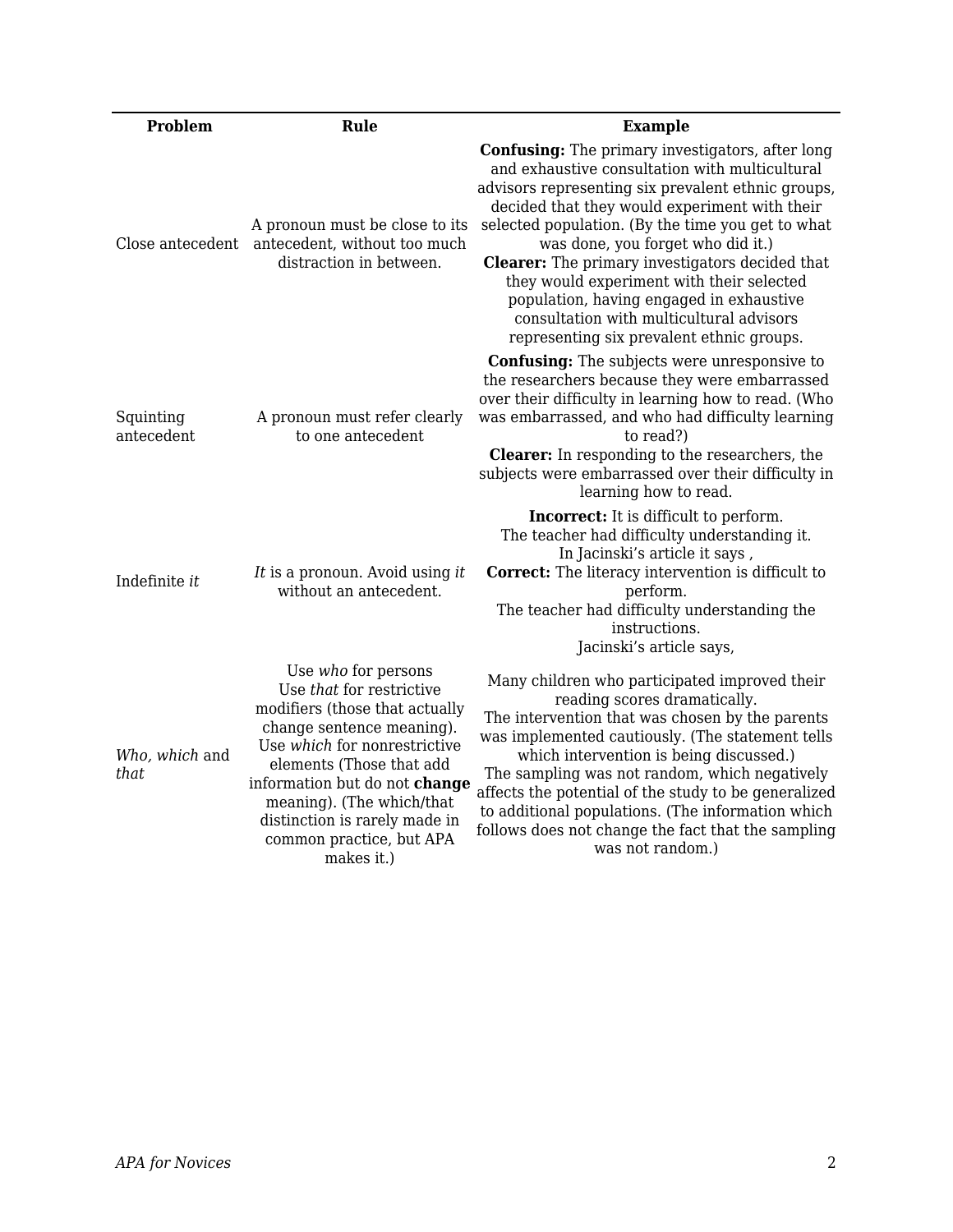| <b>Problem</b>                                                           | Rule                                                                                  | <b>Example</b>                                                                                                                                                                                                                                                                                                                                                                                                                                                                                                                                                                                               |
|--------------------------------------------------------------------------|---------------------------------------------------------------------------------------|--------------------------------------------------------------------------------------------------------------------------------------------------------------------------------------------------------------------------------------------------------------------------------------------------------------------------------------------------------------------------------------------------------------------------------------------------------------------------------------------------------------------------------------------------------------------------------------------------------------|
| anyone, anybody,<br>someone,<br>somebody,<br>everyone,<br>everybody etc. | These forms are singular and<br>thus require singular verbs<br>and singular pronouns. | <b>Incorrect.</b> Everybody who did not wish to<br>continue their participation in the study was<br>excused.<br><b>Correct:</b> Everybody who did not wish to continue<br>his/her participation in the study was excused.<br><b>Better:</b> All who did not wish to continue their<br>participation in the study were excused. (The<br>singular everybody or everyone can usually be<br>changed to the plural <i>all</i> with no loss of meaning.)<br>Also better: Everybody who did not want to<br>continue participating in the study was excused.<br>(Simple restructuring may eliminate the<br>pronoun.) |

#### **Pronoun-Antecedent Agreement**

Pronoun-antecedent disagreement is one of the most common errors people make. In conversation most people tend to ignore it, and in conversational writing many people do. But you can't get away with it in your major paper, article, thesis, or dissertation. The *Publication Manual of the American Psychological Association* (2001) makes a special point of discussing the problem, so this guidebook will do so as well.

Each parent was asked to support the literacy program by reading for 20 minutes a day with their child.

This sentence has a rather classic agreement problem. Educators of a generation and a half ago would have easily corrected it by using "his child" to designate a parent of either sex. Or they might have written "her child," since most reading parents have traditionally been mothers. But you can't get away with either of those in today's somewhat gender-paranoid society. The chart below gives a number of ways that the difficulty could be corrected without putting you in danger of having your face slapped. They are in approximate order of preference.

| <b>Solution</b>    | Example                                                                                                                                                                                                                                    |  |
|--------------------|--------------------------------------------------------------------------------------------------------------------------------------------------------------------------------------------------------------------------------------------|--|
| Go to plural       | Parents were asked to support the program by reading for 20 minutes a day with their children.<br>(APA prefers this option unless singular is necessary to meaning.)                                                                       |  |
| Use both pronouns  | Each parent was asked to support the program by reading for 20 minutes a day with his or her child.                                                                                                                                        |  |
| Eliminate pronoun  | Each parent was asked to support the program by reading for 20 minutes a day with the child.                                                                                                                                               |  |
| Recast sentence    | Each parent was asked to support the parent-tutoring program by engaging in shared reading for 20 minutes<br>a dav.                                                                                                                        |  |
| Go to passive      | The children were supported by having a parent read with them for 20 minutes a day.                                                                                                                                                        |  |
| Alternate pronouns | You can alternate pronouns by chapter or section: for example, using feminine pronouns to designate either<br>sex in Chapter 1, masculine pronouns in Chapter 2 etc. In a short paper or article, you can alternate in headed<br>sections. |  |

#### **Pronoun Case**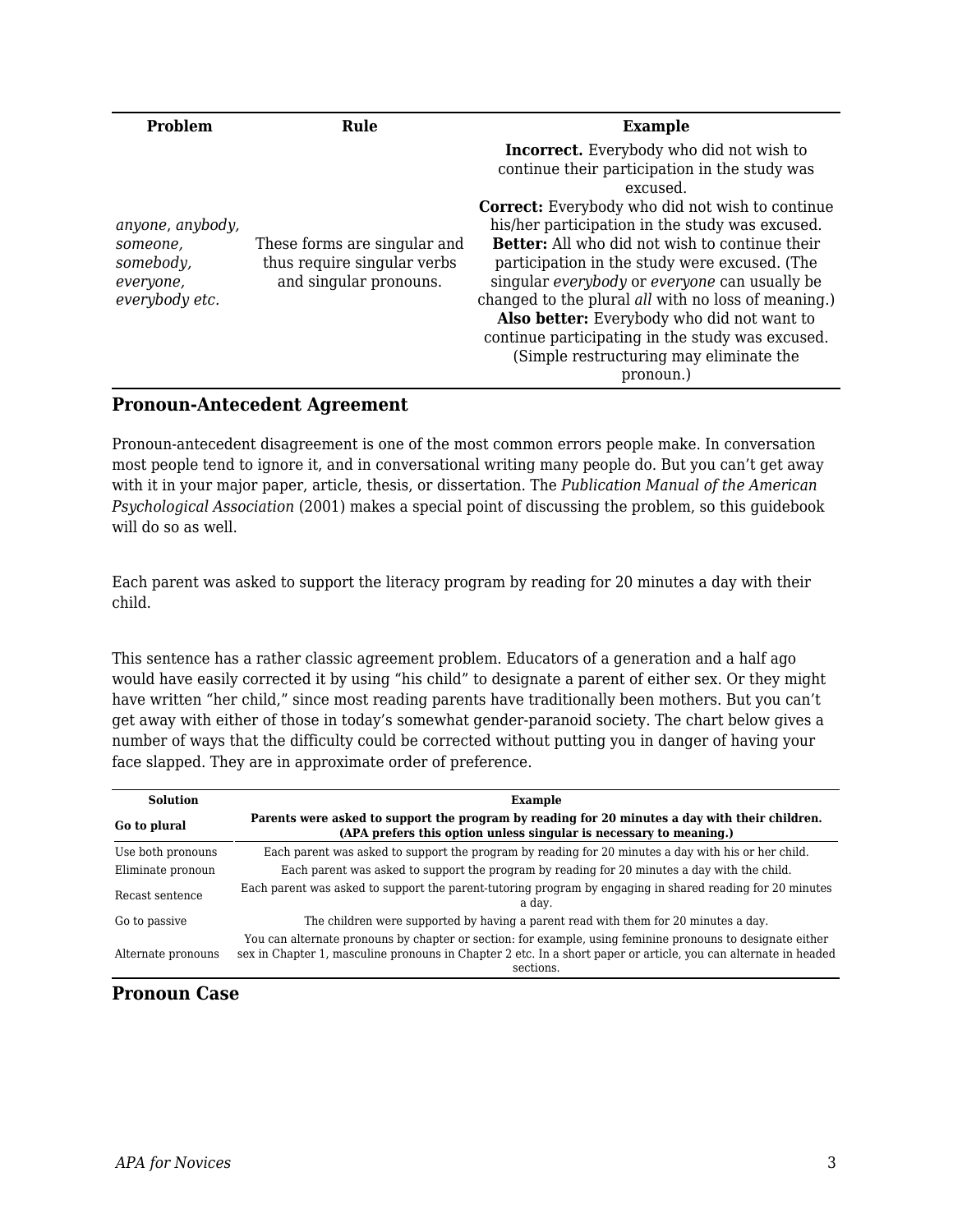Most of us don't have a problem with pronoun case when it's a simple matter of someone or something doing or giving something to someone else. But when you get multiple doers and/or multiple receivers, or when the doers and receivers aren't normal people operating in normal fashion, you can get into some problems.

| <b>Subjective</b>        | <b>Objective</b>                                            |
|--------------------------|-------------------------------------------------------------|
| As subject or complement | As direct object, indirect object, or object of preposition |
|                          | me                                                          |
| we                       | us                                                          |
| you                      | you                                                         |
| he/she/it                | him/her/it                                                  |
| they                     | them                                                        |
| who                      | whom                                                        |

**The distinction may not seem as clear when you get into compounds or into more complex sentence structure. But still you just decide whether the individual represented by the pronoun is doing or receiving.**

| <b>Circumstance</b>                                                | Rule                                                                                                           | <b>Example</b>                                                                                                                                                                                                                                                                             |
|--------------------------------------------------------------------|----------------------------------------------------------------------------------------------------------------|--------------------------------------------------------------------------------------------------------------------------------------------------------------------------------------------------------------------------------------------------------------------------------------------|
| <b>Compound structure</b>                                          | Pronoun case doesn't<br>change.<br>To check, remove the<br>compound.                                           | Dr. Brown has been conducting research<br>in this area; she and her colleagues are<br>preparing an article for publication.<br>(Subject: she is preparing)<br>An award for original research will be<br>presented to her coauthor, Dr. McArthur,<br>and her. (Object: presented to her)    |
| Appositives (words or<br>phrases that rename<br>nouns or pronouns) | Appositives take the same<br>pronoun case as the word<br>they rename.                                          | I scheduled interviews with 9 randomly<br>chosen participants. These sessions were<br>conducted by two researchers: Dr. Brown and<br>me. (Object: "Dr. Brown and me" renames<br>researchers, thus "conducted by me")                                                                       |
| We or us before a noun                                             | Pronoun should be the case<br>it would be without the noun.                                                    | We researchers are now concluding the<br>interviews. (Subject: We are concluding)<br>The results have been fascinating to us<br>observers. (Object: fascinating to us)                                                                                                                     |
| Comparisons with than<br>or as                                     | When the verb is taken out,<br>put it back mentally in order<br>to choose the right pronoun.                   | Dr. Smith has been researching this topic<br>longer than I. (Subject: longer than I have)<br>There is no other colleague in the department<br>I respect as much as her. (Object: as much as<br>I respect her)                                                                              |
| Use of myself                                                      | Myself is reflexive. It refers<br>only to action performed on<br>oneself. It cannot substitute<br>for I or me. | <b>Incorrect:</b> Two graduate students and myself<br>administered the intervention under the<br>direction of Dr. Lewis.<br><b>Correct:</b> Two graduate students and I<br>administered the intervention. (Subject)<br>The students turned in the surveys to Dr.<br>Lewis and me. (Object) |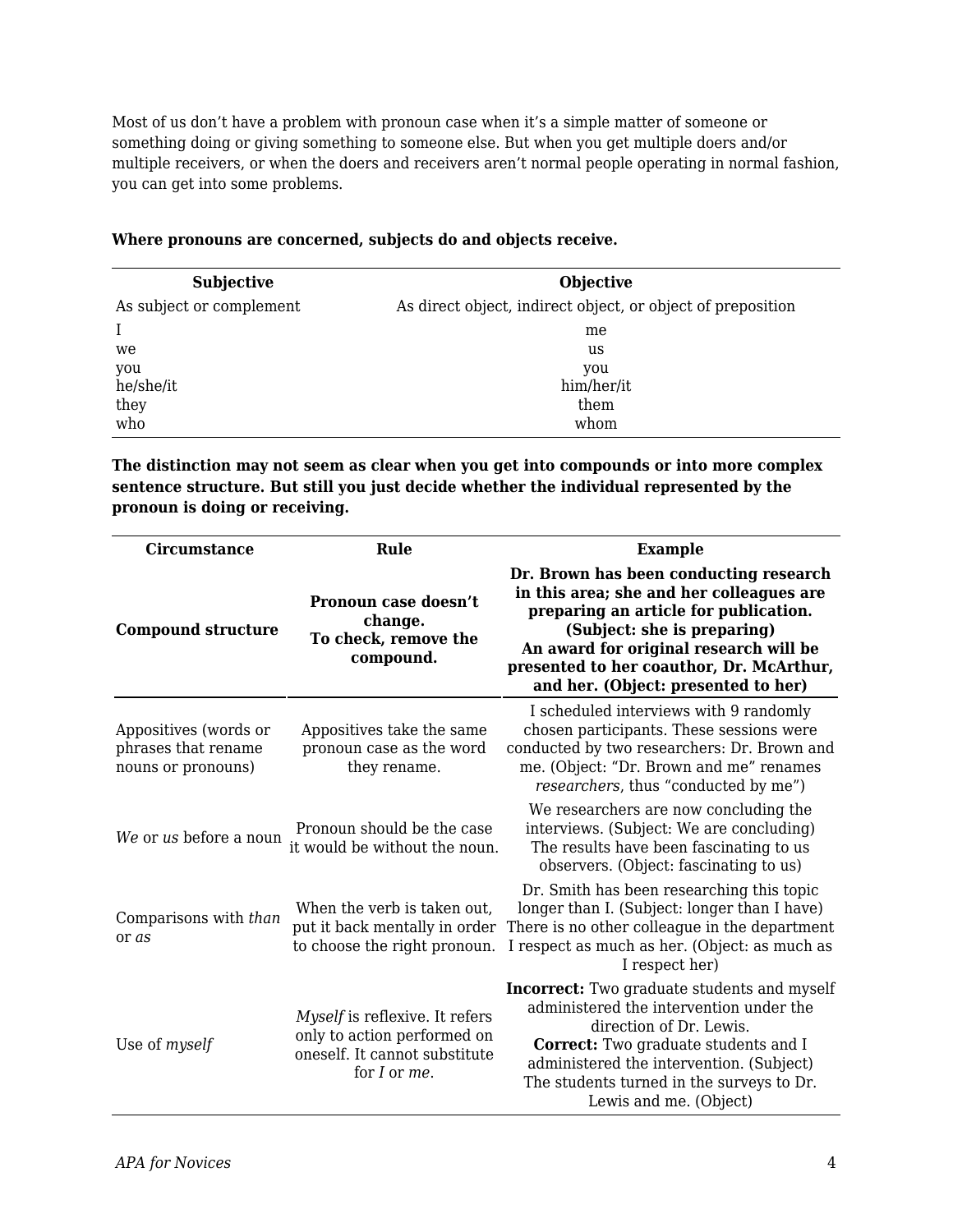## **Modifiers: Getting Extra Information Where It Doesn't Confuse or Embarrass You**

When you describe, explain, or elaborate something (modify it), you know what you are describing, explaining, or elaborating. But the reader won't know unless you get the information in the right place. Out-of- place information can have frustrating (and sometimes amusing) results.

| Problem                     | Rule                                                                                                                                                                         | <b>Examples</b>                                                                                                                                                                                                                                                                                                                                                                                                     |
|-----------------------------|------------------------------------------------------------------------------------------------------------------------------------------------------------------------------|---------------------------------------------------------------------------------------------------------------------------------------------------------------------------------------------------------------------------------------------------------------------------------------------------------------------------------------------------------------------------------------------------------------------|
| <b>Dangling</b><br>modifier | A modifier has to have<br>something to modify<br>(Get the thing modified into<br>the sentence. If the children<br>had the disabilities, they need<br>to be in the sentence.) | Incorrect: Despite having disabilities,<br>the tests were administered. (Unless the<br>tests had disabilities, something is<br>missing here.)<br>Correct: Despite having disabilities, the<br>children were tested.<br>Also: Although the children had<br>disabilities, the tests were administered.                                                                                                                |
| Misplaced modifier          | A modifier needs to be close to<br>what it modifies. If it is closer to<br>another item, it will seem to<br>modify that item.                                                | <b>Incorrect:</b> Subjects for the study were<br>parents raising young children whose income<br>was below poverty level. (Most young<br>children do not earn income, poverty level or<br>otherwise.)<br><b>Correct:</b> Subjects for the study were parents<br>whose income was below the poverty level<br>who were raising young children.                                                                         |
| Squinting modifier          | Be careful that a modifier does<br>not point equally to two different<br>items                                                                                               | <b>Incorrect:</b> Proofreading thoroughly bores<br>most of us.<br><b>Option 1: Proofreading in a thorough</b><br>manner bores most of us.<br><b>Option 2:</b> Proofreading is thoroughly boring<br>for most of us.                                                                                                                                                                                                  |
| Inappropriate<br>comparison | Use comparative form for two,<br>superlative form for three or<br>more.                                                                                                      | <b>Incorrect:</b> Compared with traditional<br>resource, inclusion has resulted in the best<br>socialization of students with disabilities.<br><b>Correct:</b> Inclusion has shown better<br>socialization of students with disabilities<br>than traditional resource.<br><b>Correct:</b> Compared to resource programs<br>and residential schools, inclusion has shown<br>the best socialization of deaf students. |
| Incomplete<br>comparison    | When using a comparative or<br>superlative form, include all<br>necessary items.                                                                                             | <b>Incorrect:</b> Results showed that the<br>treatment group made greater advances in<br>reading comprehension.<br>Use: Results showed that the treatment<br>group made greater advances than the<br>control group in reading comprehension.                                                                                                                                                                        |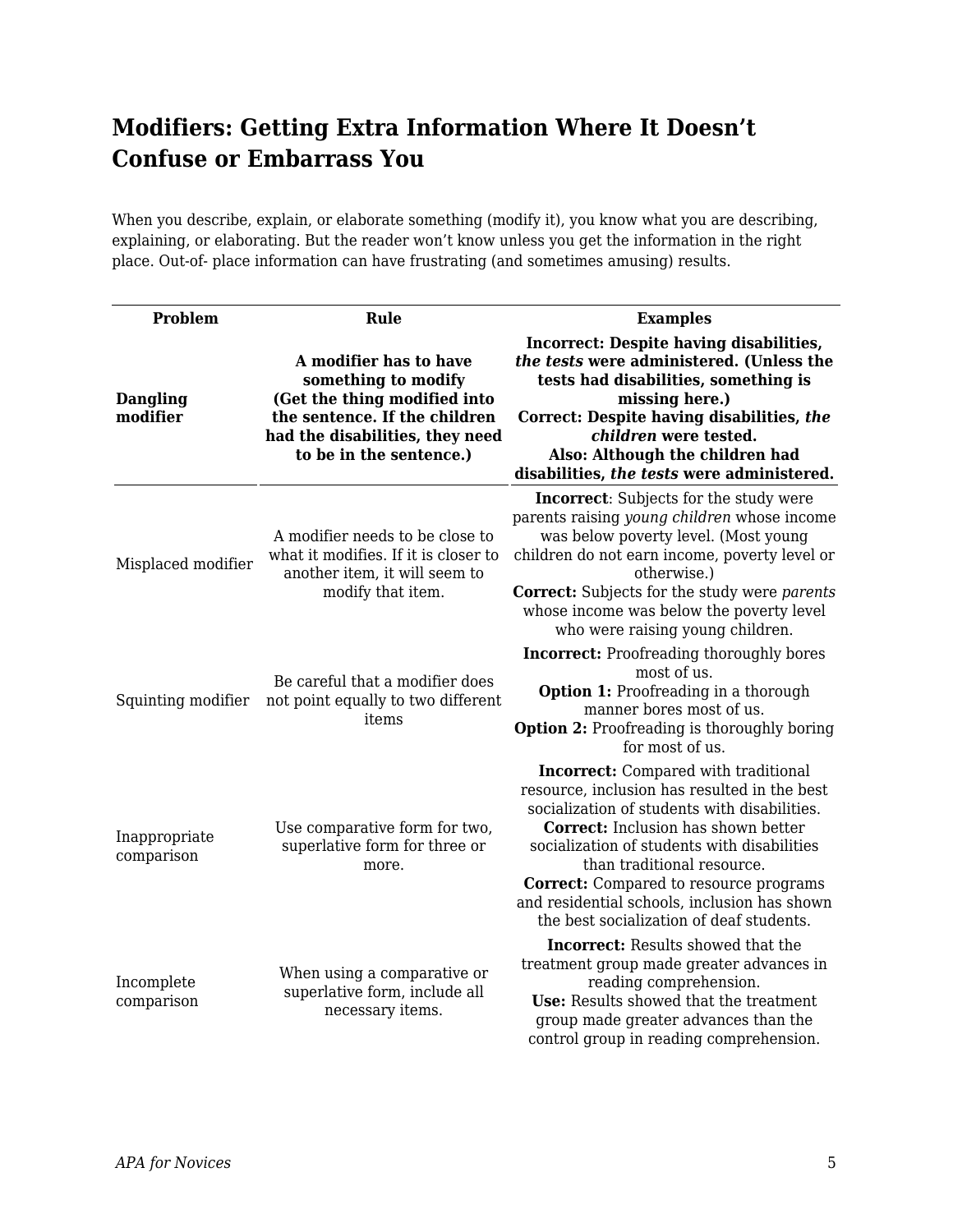| Problem                        | Rule                                                                                                                        | <b>Examples</b>                                                                                                                                                                                     |
|--------------------------------|-----------------------------------------------------------------------------------------------------------------------------|-----------------------------------------------------------------------------------------------------------------------------------------------------------------------------------------------------|
| Adjective/<br>adverb confusion | Adjective answers which, what<br>kind, how many. Good is an<br>adjective.<br>Adverb answers when, how, how<br>often, where. | Establishing trust can be a slow process.<br>Rice's article gives a good general definition<br>for our purposes.<br>The client was improving slowly.<br>The weekly sessions with Jason seemed to go |
|                                | Well is an adverb.                                                                                                          | well.                                                                                                                                                                                               |

## **Apostrophe: To Possess or Not to Possess**

Apostrophes allow you to juggle possessions and some omissions. As in life, indicating true possession can be a necessity, but indicating possession that does not exist can be problematic.

### **Possession**

| Need                                                            | Rule                                                                                                                         | <b>Examples</b>                                                                                                                                                                    |
|-----------------------------------------------------------------|------------------------------------------------------------------------------------------------------------------------------|------------------------------------------------------------------------------------------------------------------------------------------------------------------------------------|
| <b>Singular nouns not</b><br>ending in s                        | Add apostrophe $+ s$                                                                                                         | The researcher's conclusion, the<br>article's content, everyone's concern                                                                                                          |
| Singular nouns ending<br>$\ln s$                                | Usually add apostrophe +s,<br>occasionally just add apostrophe                                                               | Henry James's novels<br>The hostess' solution (Too many<br>surrounding s sounds makes this<br>statement hard to say.)                                                              |
| Pural nouns not<br>ending in $s$                                | Add apostrophe $+ s$                                                                                                         | The women's responses, the men's<br><i>involvement</i>                                                                                                                             |
| Plural nouns ending in<br>S                                     | Add apostrophe after s                                                                                                       | The parents' input, the committees'<br>responsibilities                                                                                                                            |
| Joint possession                                                | Add apostrophe only after last<br>noun if possessed together                                                                 | McKenzie and McCullough's research<br>study (They are working together on the<br>same study.)                                                                                      |
| Similar possession                                              | Add apostrophe to all names if<br>possessed item is the same<br>category but not the same item.                              | Both Taylor's and Curtis's research efforts<br>are impressive. (Both are doing research,<br>but not together.)                                                                     |
| Do not use apostrophe<br>with possessive<br>pronouns.           | You wouldn't use hi's or her's. Its<br>is a personal pronoun, like his<br>and hers). It's is the contraction<br>for "it is." | Incorrect: The instrument was rejected<br>because it's validity was not established.<br>Correct: The instrument will be<br>reconsidered when its validity has been<br>established. |
| Do not use apostrophe<br>with nouns that are<br>not possessive. | Do not let an s on the end of a<br>word tempt you to add an<br>apostrophe if that word is merely<br>plural, not possessive.  | Incorrect: The participants' completed a<br>social validity questionnaire.<br>Correct: The participants found the<br>intervention easy to implement in their<br>classrooms.        |

## **Omissions and Plurals**

| contractions. | <b>Omissions</b> | Use apostrophe to mark letters left out of | don't, can't, won't etc. |
|---------------|------------------|--------------------------------------------|--------------------------|
|---------------|------------------|--------------------------------------------|--------------------------|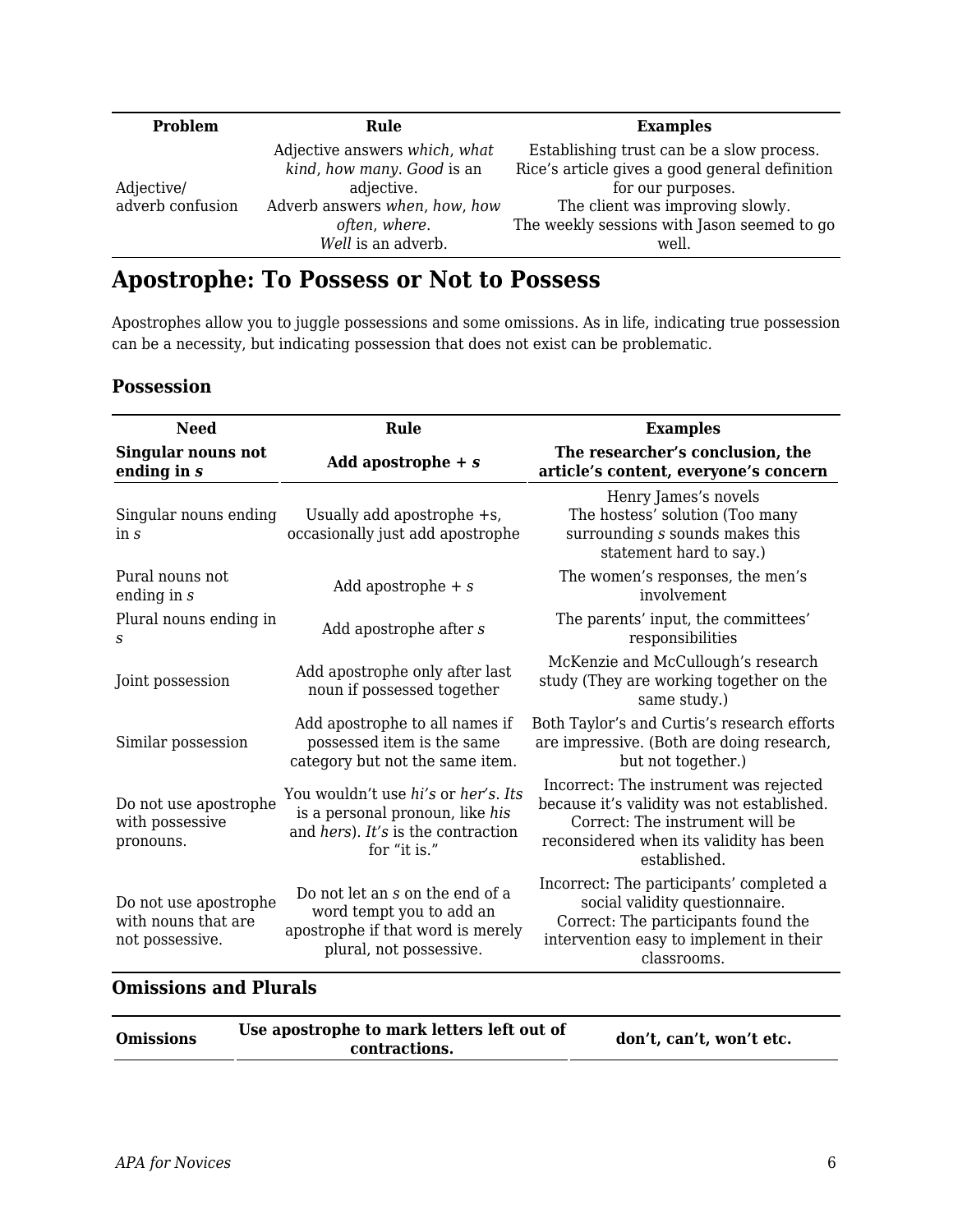| <b>Plurals</b>               | Use apostrophe for plurals of lower case<br>letters and abbreviations with periods.<br>For numbers, capital letters, abbreviations<br>without periods and words used as words, an<br>apostrophe before s is optional. | Many dyslexic students reverse b's<br>and $d$ 's. (Letters are italicized, 's is<br>not.)<br>the 1990s, the 1990's<br>SLIs, SLI's<br>too many buts or too many but's |
|------------------------------|-----------------------------------------------------------------------------------------------------------------------------------------------------------------------------------------------------------------------|----------------------------------------------------------------------------------------------------------------------------------------------------------------------|
| <b>Misuse with</b><br>Plural | Do not use apostrophe with non-possessive<br>plurals, except as shown above                                                                                                                                           | <b>Incorrect:</b> Tests were administered<br>to the student's.<br><b>Incorrect:</b> The entrepreneurs' gave<br>permission for their records to be<br>examined.       |

## **Hyphen: The Modest Joiner**

Now that word processing has eliminated most of the need for end-of-line division, the main use for the hyphen is to link up things that need to be kept together in order for their meaning to be clear. You might want to think of them as "word partners"—equally linked companions in the wisdom or mischief of expression.

| <b>Usage</b>                                            | Rule                                                                                    | <b>Examples</b>                                                                                                                                                                         |
|---------------------------------------------------------|-----------------------------------------------------------------------------------------|-----------------------------------------------------------------------------------------------------------------------------------------------------------------------------------------|
| <b>Hyphenate</b>                                        |                                                                                         |                                                                                                                                                                                         |
| Two words that function as a<br>modifying unit          | Hyphenate if the unit comes<br>before the noun. Do not<br>hyphenate if it comes after.  | Many high-ranking authorities are<br>cited.<br>Many of the authorities are high<br>ranking.<br>Do not accept out-of-date<br>information.<br>The information he gave was out of<br>date. |
| Self, all, and ex (meaning<br>former) words             | Hyphenate words beginning<br>with these prefixes.                                       | self-concept, self-esteem, self-<br>efficacy<br>all-encompassing, all-inclusive<br>ex-partner, ex-compatriot                                                                            |
| Prefix ending with same<br>vowel with which root begins | Hyphenate if confusion is<br>possible. ( <i>Pre</i> and <i>re</i> rarely<br>hyphenate.) | anti-illiteracy, meta-analysis                                                                                                                                                          |
| A prefix-root blend that has<br>another meaning)        | Hyphenate the less common of<br>the words.                                              | re-recreate/recreate<br>co-operative/cooperative<br>re-lease/release                                                                                                                    |
| Compound beginning with a<br>number                     | Hyphenate when it precedes the<br>term modified.                                        | fourth-grade students<br>two-part analysis                                                                                                                                              |
| Compound when the base<br>word is compound              | Hyphenate for clarity.                                                                  | non-English-speaking children                                                                                                                                                           |
| Prefix added to root word<br>beginning with a capital   | Hyphenate when adding a<br>prefix.                                                      | un-American, anti-Semetic,                                                                                                                                                              |

### **Common Uses and Misuses of Hyphens**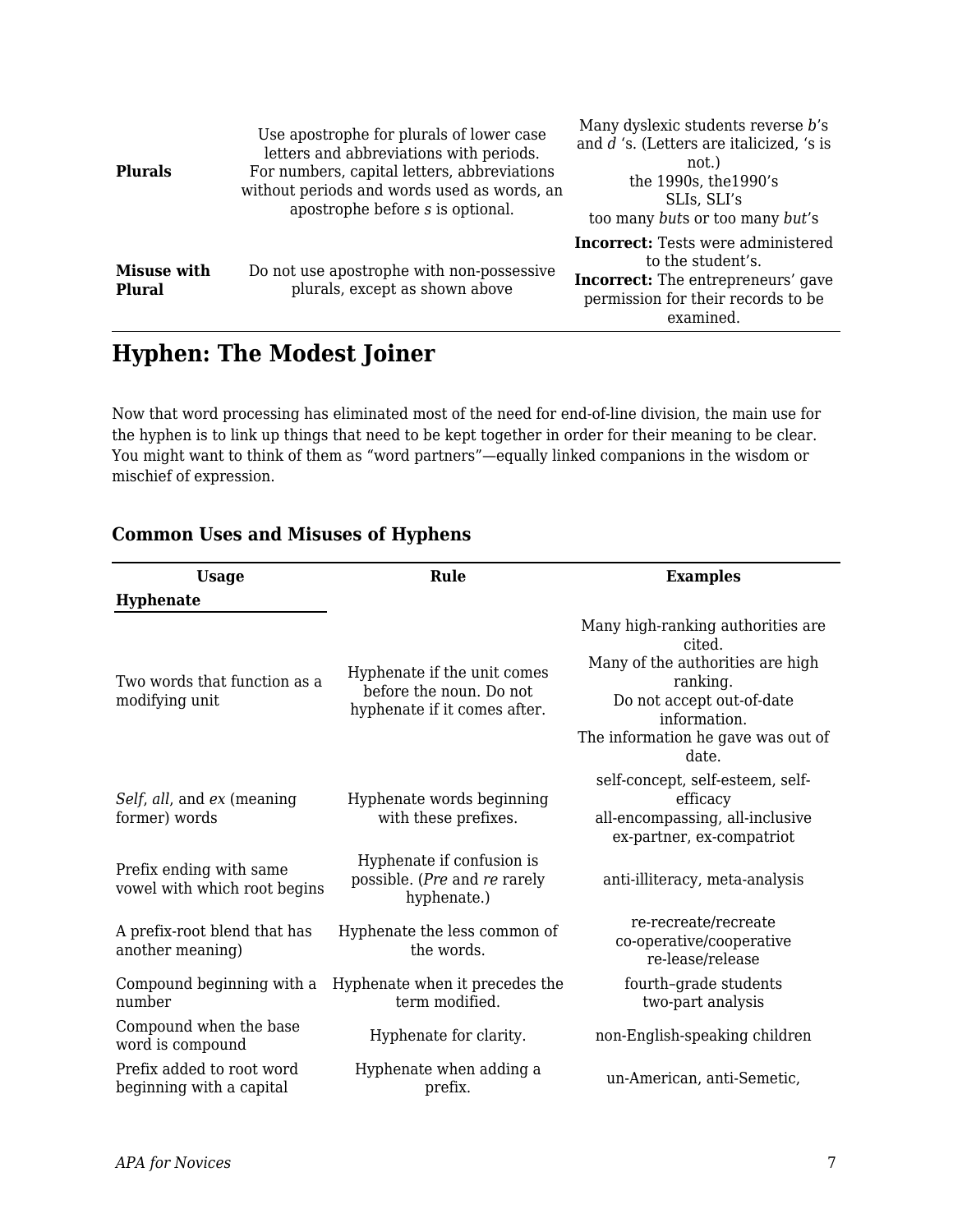| <b>Usage</b>                                               | Rule                                                           | <b>Examples</b>                                                                                          |
|------------------------------------------------------------|----------------------------------------------------------------|----------------------------------------------------------------------------------------------------------|
| Letter, numeral, or<br>abbreviation as root word           | Hyphenate when adding a<br>prefix.                             | a pre-NCLB assessment<br>post-2000 research                                                              |
| Two or more prefixes<br>sharing a base                     | Hyphenate both.                                                | pre- and post-treatment interviews<br>short- and long-term results                                       |
| Do not Hyphenate                                           |                                                                |                                                                                                          |
| Two adjectives do not<br>function as a unit.               | If function is separate, do not<br>hyphenate.                  | Three-counselor offices are now<br>common.<br>Three counselor offices are located<br>on the first floor. |
| Units with an ly adverb                                    | Do not hyphenate these<br>compounds—they won't be<br>confused. | This is a slowly evolving field of<br>study.<br>She chose a carefully documented<br>methodology.         |
| Units with a letter or<br>numeral as the second<br>partner | Do not hyphenate.                                              | Type A personality<br>Phase 2 reaction                                                                   |
| A comparative or superlative<br>adjective                  | Do not hyphenate.                                              | the least competent research<br>assistant                                                                |

#### **Generalizations to Remember**

#### **Hyphenation is a tool for clarity.**

If the relationship of the words is quite obvious, you do not need to hyphenate, even though the compound may meet one of the above criteria.

#### **Some words are established as hyphenated regardless of usage or placement**.

If your visual memory tells you that the combination doesn't "look right" without a hyphen, check your dictionary

#### **Do not space before or after a hyphen.**

## **Capitalization: Recognizing What Is Proper**

It's a matter of what is "proper." Several common uses of capitalization are applied because of the way elements fit together into a sentence, a title, a heading or visual element. When capitalization of a name is involved, a proper (specific, individual) title, is generally capitalized. A generic label is not. Religions, races, ethnicities, and nationalities (and words derived from them) are considered proper and capitalized out of respect.

### **General Use of Capitals**

| Usage             | Rule                         | <b>Example</b>             |
|-------------------|------------------------------|----------------------------|
| <b>Beginnings</b> | The first word in a sentence | This study was designed to |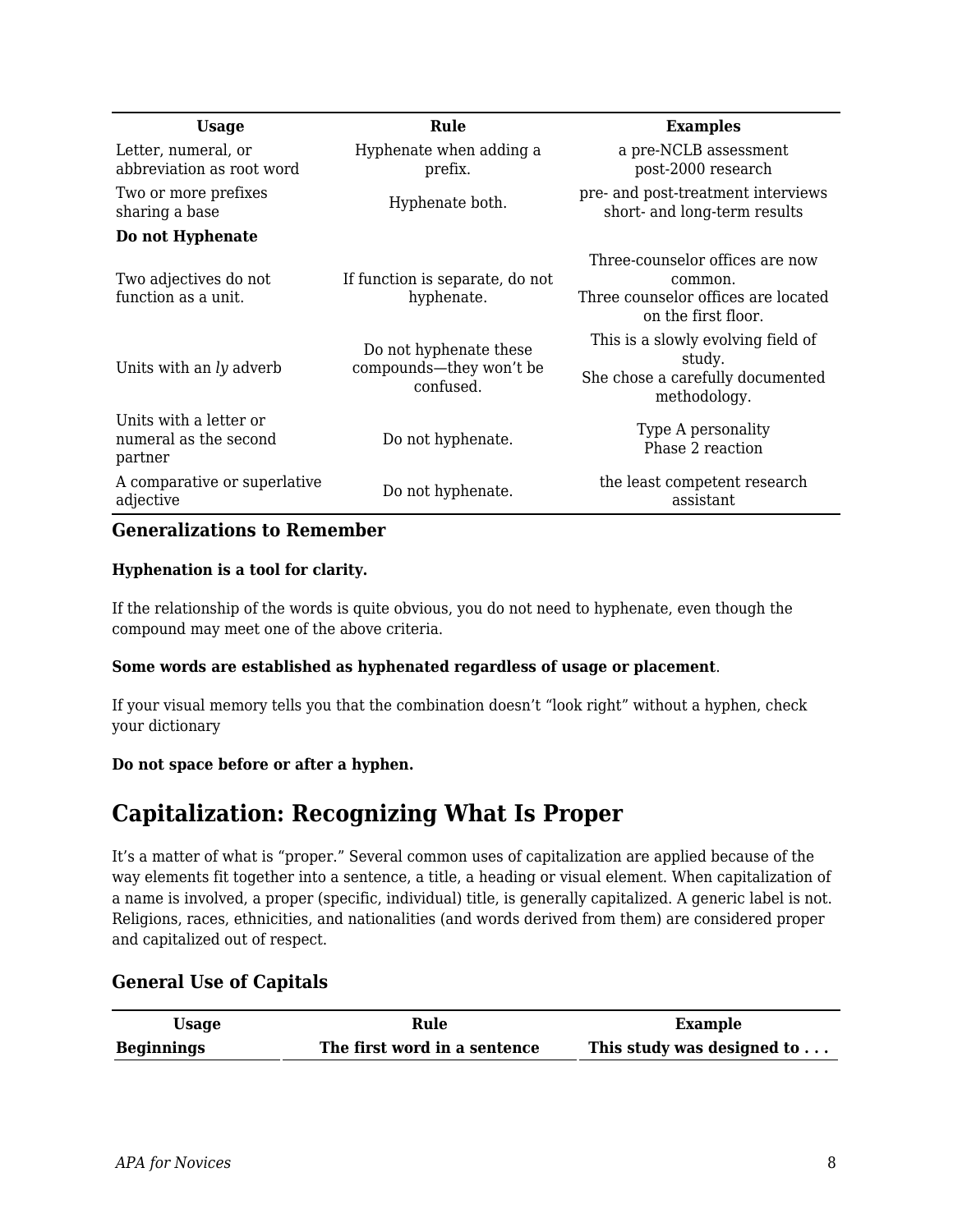| <b>Usage</b>                                                                | Rule                                                                                                                                                                                            | <b>Example</b>                                                                                                                          |
|-----------------------------------------------------------------------------|-------------------------------------------------------------------------------------------------------------------------------------------------------------------------------------------------|-----------------------------------------------------------------------------------------------------------------------------------------|
| Statements following<br>colons                                              | The first word following a colon if the<br>following statement is a complete<br>sentence.                                                                                                       | The researcher's expectation was<br>fulfilled: The students performed<br>better in experimental conditions.                             |
| Titles in text (books,<br>articles, plays, poetry,<br>other artistic works) | Capitalize major words (usually not<br>short conjunctions, articles or short<br>prepositions). All words of four letters or American Psychological Association<br>more.                         | Publication Manual of the                                                                                                               |
| Titles of books and<br>articles on reference<br>list                        | Capitalize only the first word and the<br>first word following a colon or dash.                                                                                                                 | Social issues in the classroom:<br>Focusing on thinking skills<br>Looking in classrooms                                                 |
| Headings                                                                    | Capitalize major words in all heading<br>that are centered or at the left margin<br>(Levels 1 and 2). Capitalize only the first<br>word of headings at beginnings of<br>paragraphs (Levels 3-5) | <b>Early Research</b> (1)<br><b>Research Prior to 2000 (2)</b><br>Early concept identification.(3)<br><b>Historical background.</b> (4) |
| Tables and figures                                                          | Capitalize major words in titles and<br>legends                                                                                                                                                 | Figure 1: Timeline for Early<br>Research Efforts                                                                                        |
| Numbers or letters in<br>a series                                           | Capitalize nouns that precede numerals (see Figure 4) Note changes during<br>or letters, except for common parts of<br>books or tables                                                          | Baseline 3<br><b>but</b> refer to chapter 5                                                                                             |
| Sections of the same<br>manuscript                                          | Capitalize headings and subheadings                                                                                                                                                             | See Methods section                                                                                                                     |

## **PROPER NAMES AND TITLES**

### **Capitalize one person, one place, one specific unique thing.**

### **Capitalize words derived from a proper noun.**

| Category                           | Capitalize                                                      | Do Not Capitalize                                                                                  |
|------------------------------------|-----------------------------------------------------------------|----------------------------------------------------------------------------------------------------|
| People                             | <b>Sir Isaac Newton/Newtonian physics</b><br><b>Dean Prater</b> | a physicist<br>a professor<br>the dean of the McKay School                                         |
| Places                             | Spain/Spanish<br>Timpview High School                           | a country, a language<br>a local high school                                                       |
| Things                             | Yellowstone National Park                                       | a park, a wilderness area                                                                          |
| Events                             | World War I                                                     | war, battle, confrontation                                                                         |
| Periods                            | Renaissance (periods, events)                                   | fifteenth century (not centuries)                                                                  |
| Colleges,<br>departments           | Brigham Young University, Department of<br>Teacher Education    | the university<br>a department                                                                     |
| Courses                            | English 400, Introduction to Humanities<br>(catalogue titles)   | a psychology class, humanities<br>courses, but an English course<br>(derived from name of country) |
| Religions, races,<br>nationalities | Christianity, Buddhist, African American,<br>Japanese           |                                                                                                    |
| Seasons                            | Do not capitalize seasons, even for term<br>titles.             | in the spring<br>during fall semester                                                              |
| Academic titles                    | William Brown, PhD                                              | a doctoral degree                                                                                  |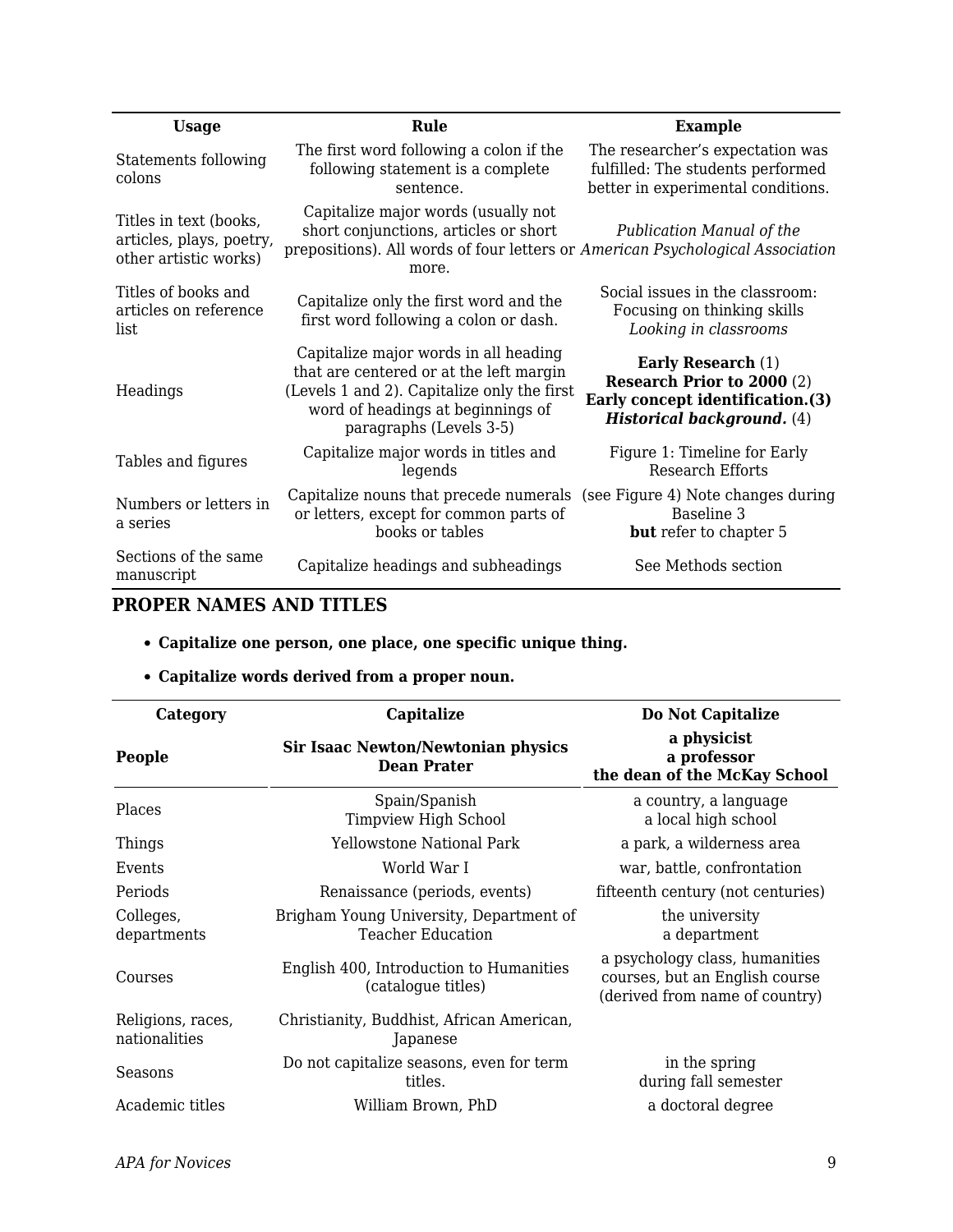| Category                           | Capitalize                                                                                                                                          | Do Not Capitalize                                                                                                                                                        |
|------------------------------------|-----------------------------------------------------------------------------------------------------------------------------------------------------|--------------------------------------------------------------------------------------------------------------------------------------------------------------------------|
| Brand names,<br>trademarks         | Xerox, Prozac                                                                                                                                       | copy machines, depression<br>medication                                                                                                                                  |
| Models, laws,<br>theories          | APA does not capitalize models, laws, and<br>theories.                                                                                              | sensorimotor stage<br>response to intervention<br>Renzulli's triad model (name is<br>capitalized, model title is not)                                                    |
| Exact titles of tests              | Minnesota Multiphasic Personality<br>Inventory                                                                                                      | a standardized personality<br>assessment                                                                                                                                 |
| Test subscales                     | Capitalize heading but not test or scale                                                                                                            | Depression scale                                                                                                                                                         |
| Experiment groups<br>or conditions | Condition C, Phase 2 (capitalize noun<br>preceding number or letter)                                                                                | control group, intervention group,<br>tutoring condition (do not<br>capitalize general designations)                                                                     |
| Variables, factors,<br>effects     | Capitalize names of derived factors but not<br>word factor: Behavior Disability factor.<br>Capitalize when preceding number or<br>letter: Factor 2. | Variables and effects are not<br>capitalized unless written with<br>multiplication signs: a significant<br>Gender X Age interaction, but a<br>significant gender effect. |

## **Italics vs. Quotation Marks: A Matter of Size and Significance**

Quotation marks have a labeling function in addition to their major use of identifying direct quotations.

Both italics and quotation marks call attention to a title. If you want a basic principle of division, think of italics as a larger, more significant label.

### **Quotation Marks, Labels for Short or Common Things**

| Use                                                                                       | <b>Examples</b>                                                                                                                                                                                                                         |  |
|-------------------------------------------------------------------------------------------|-----------------------------------------------------------------------------------------------------------------------------------------------------------------------------------------------------------------------------------------|--|
| To set off the title of a short<br>work: article, chapter, short<br>story, poem song etc. | Short work: In the chapter "The Idea of Multiple<br>Intelligences," in the book Frames of Mind (1983), Gardner<br>first gave an extensive rationale for the theory. (Note the<br>chapter is in quotation marks, the book is italicized) |  |
| Occasionally to set off ironic or<br>slang usage or to indicate a<br>coined expression.   | Casual or personally distinctive usage: Children will go to great<br>lengths to avoid being "uncool." In the schoolroom Jason was an<br>"average" child. His teachers did not see Jason as a "nuclear<br>physicist in process."         |  |

**Italics, More Distinctive Labels for Longer, Larger or More Inclusive Items**

| Use                             | <b>Examples</b>                                         |
|---------------------------------|---------------------------------------------------------|
| To indicate the title of a long | This research has been influenced by Gardner's          |
| work: book, periodical, ERIC or | Intelligence Reframed (1999) and by extensions and      |
| other microfilm document, play, | applications from the journals Gifted International and |
| opera, etc.                     | Roeper Review.                                          |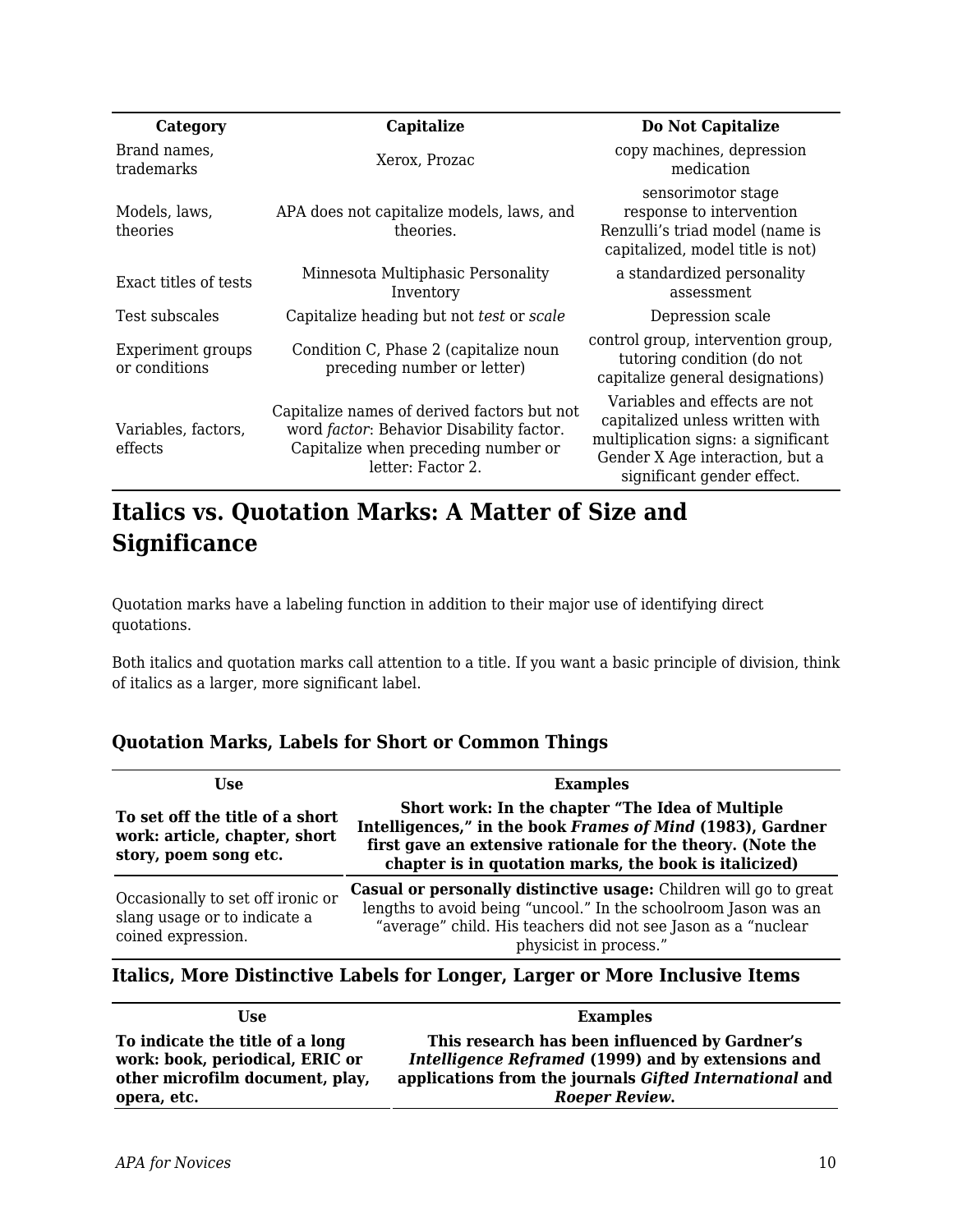| Use                                                                                   | <b>Examples</b>                                                                                                                                                                                                       |
|---------------------------------------------------------------------------------------|-----------------------------------------------------------------------------------------------------------------------------------------------------------------------------------------------------------------------|
| To indicate a technical term or<br>important label introduced as a label.             | This form of adaptation for the gifted, commonly called<br>curriculum compacting, is widely used to allow time for<br>enrichment.                                                                                     |
| To indicate that a letter, word or<br>phrase is used as a linguistic<br>example.      | As social scientists we are prone to lean too heavily on vague<br>words such as <i>outcome based</i> . We may use them almost as<br>heedlessly as we grade things $A$ , $B$ or $C$ .                                  |
| To indicate that a letter is used as a<br>statistical symbol or algebraic<br>variable | A t test was used to determine the relationship during the<br>period of trial c.                                                                                                                                      |
| To indicate scientific names and<br>foreign words not in common use                   | In the classroom, Simon acted the part of the enfant terrible.<br>But it was not Simon's rowdy behavior per se that was most<br>troubling to his teacher. (Italics not needed for fairly common<br>usage like per se) |
| To indicate anchors in a survey or<br>testing scale                                   | Respondents were asked to evaluate on a scale of 1 (strongly<br>disagree) to 5 (strongly agree).                                                                                                                      |
| Only occasionally for emphasis. (DO<br>NOT USE BOLD FOR EMPHASIS.)                    | The likelihood of childhood depression in such cases should<br>not be underestimated.                                                                                                                                 |
|                                                                                       |                                                                                                                                                                                                                       |

## **Numbers: Conventions and Quirks**

Like it or not, social scientists are forced to be number crunchers, and with the particular conventions in APA format, we can end up feeling a little crunched ourselves. APA follows the basic conventions with occasional quirks.

### **APA Conventions and Preferences**

The chart below is based on the usage indicated in the *Publication Manual of the American Psychological Association* (2010), pp. 111-114.

| <b>Use</b>                                                                                                          | <b>Examples</b>                                                                                                |  |
|---------------------------------------------------------------------------------------------------------------------|----------------------------------------------------------------------------------------------------------------|--|
| <b>USE WORDS</b>                                                                                                    |                                                                                                                |  |
| Any number beginning a sentence or a title or<br>heading. APA advises rewording sentence to try<br>to avoid this.   | Fifty-two participants substantially raised their<br>scores.                                                   |  |
| Numbers below 10 that do not represent<br>precise measurements.                                                     | three survey instruments, two treatment programs,<br>approximately six weeks                                   |  |
| <b>Fractions</b>                                                                                                    | one half, two thirds                                                                                           |  |
| <b>USE NUMERALS</b>                                                                                                 |                                                                                                                |  |
| Numbers 10 and above                                                                                                | 30 interviews, the 21 respondents, between 30 and<br>35 years of age, 12th-grade students                      |  |
| Numbers 10 and above even when grouped<br>with lower numbers                                                        | the fifth of 22 questions; a reference base<br>consisting of 24 articles, nine books, and 12<br>Internet sites |  |
| Units of measurement, mathematical or<br>statistical data, scores on scales, quantities,<br>ratios percentages etc. | the 85th percentile; 96% agreement; rated 3 on a 5-<br>point scale; scored 85% and 94%, respectively           |  |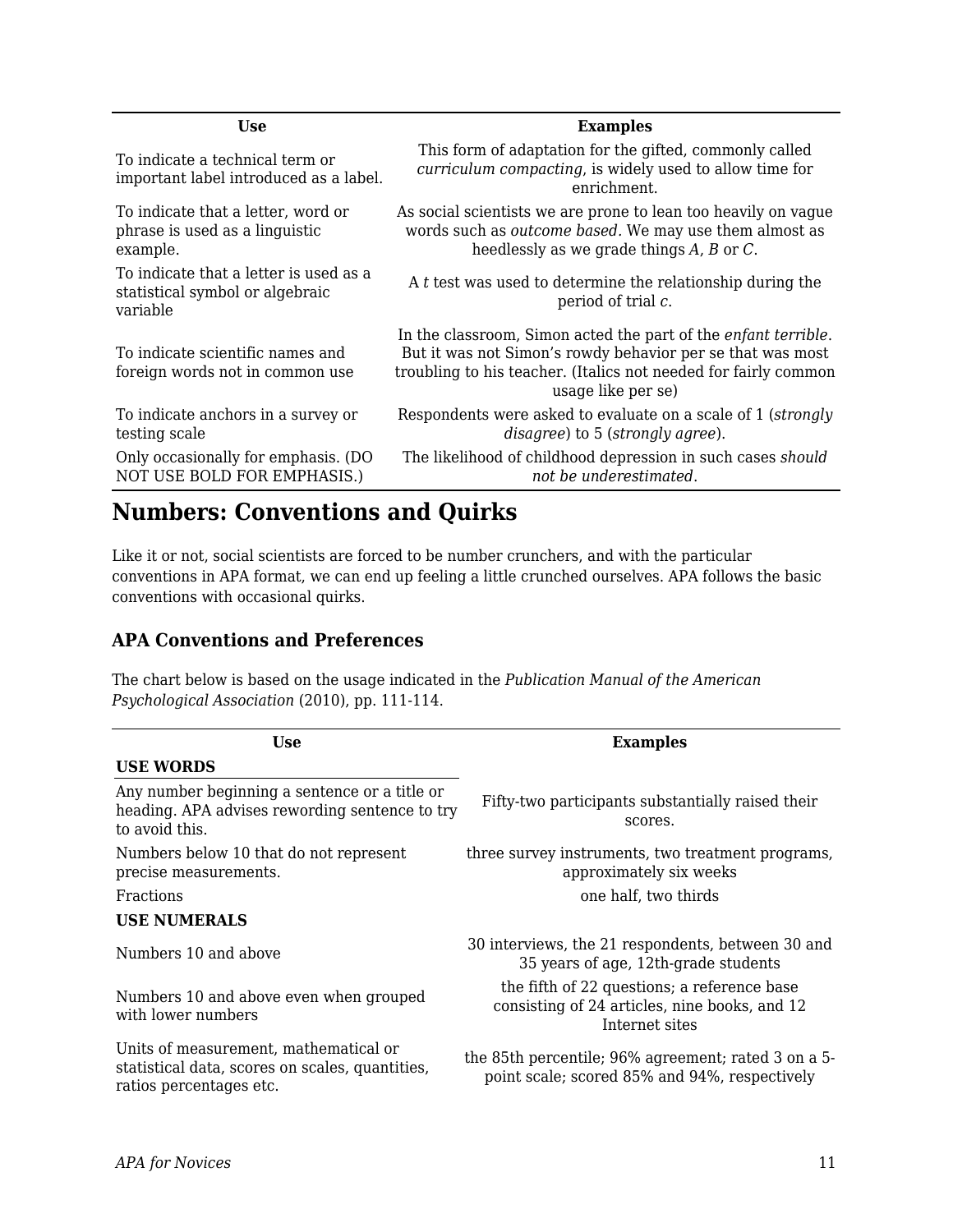| Use                                               | <b>Examples</b>                                                                                                                                       |
|---------------------------------------------------|-------------------------------------------------------------------------------------------------------------------------------------------------------|
| Items in a numbered series                        | Phase 3, Posttest 2, Table 5, chapter 7, page 82                                                                                                      |
| Items representing time, dates, ages etc.         | exactly 4 years ago, 9-year-olds, August 22, 2004                                                                                                     |
| All numbers in the abstract                       | This study followed the academic and social<br>progress of 8 students with autism, as observed by<br>the 2 authors and 4 trained research assistants. |
| USE A COMBINATION OF WORDS AND<br><b>NUMERALS</b> |                                                                                                                                                       |
| Rounded numbers of millions or more               | at least 3 million people affected<br>a \$3 million grant                                                                                             |
| Confusing modifiers                               | <b>Avoid:</b> three three-person work groups, 18 6-year-<br>alds<br>Use: Three 3-person work groups, eighteen 6-year-<br>olds                         |
| <b>Ordinal Numbers</b>                            |                                                                                                                                                       |

Ordinal numbers follow the same usage.

- third item
- 30th item
- 3rd, 10th, and 14th items
- fourth appointment scheduled
- 4th and 5th year of the study

#### **Matters of Clarity and Efficiency**

- Use 0 before a decimal if the number could be more than 1 but isn't. If it couldn't be more than one, don't bother.
	- $\circ$  The final calculation was 0.78
	- $\circ$  It was at the .05 level of significance.
- Round off decimal places as much as possible if doing so does not interfere with anticipated reader's use or with a matter of statistical accuracy.
- Use roman numerals only when they are part of published and widely accepted terminology: for example, **"**This project could be classified as one of Renzulli's Type III critical/creative activities."
- Use commas within most numbers over 1,000 with the exception of several contexts that could be awkward: page numbers, temperatures, acoustic frequencies.
- Form plurals of numbers by adding *s* or *es* as appropriate: threes, sixes, eights, 10s, 1990s.

#### **For specific information on metrification, statistics, and tabular presentations, see the** *Publication Manual of the American Psychological Associations* **(2010), pp. 115-118.**

## **Word Usage: Things Your Spell Check Can't Tell You**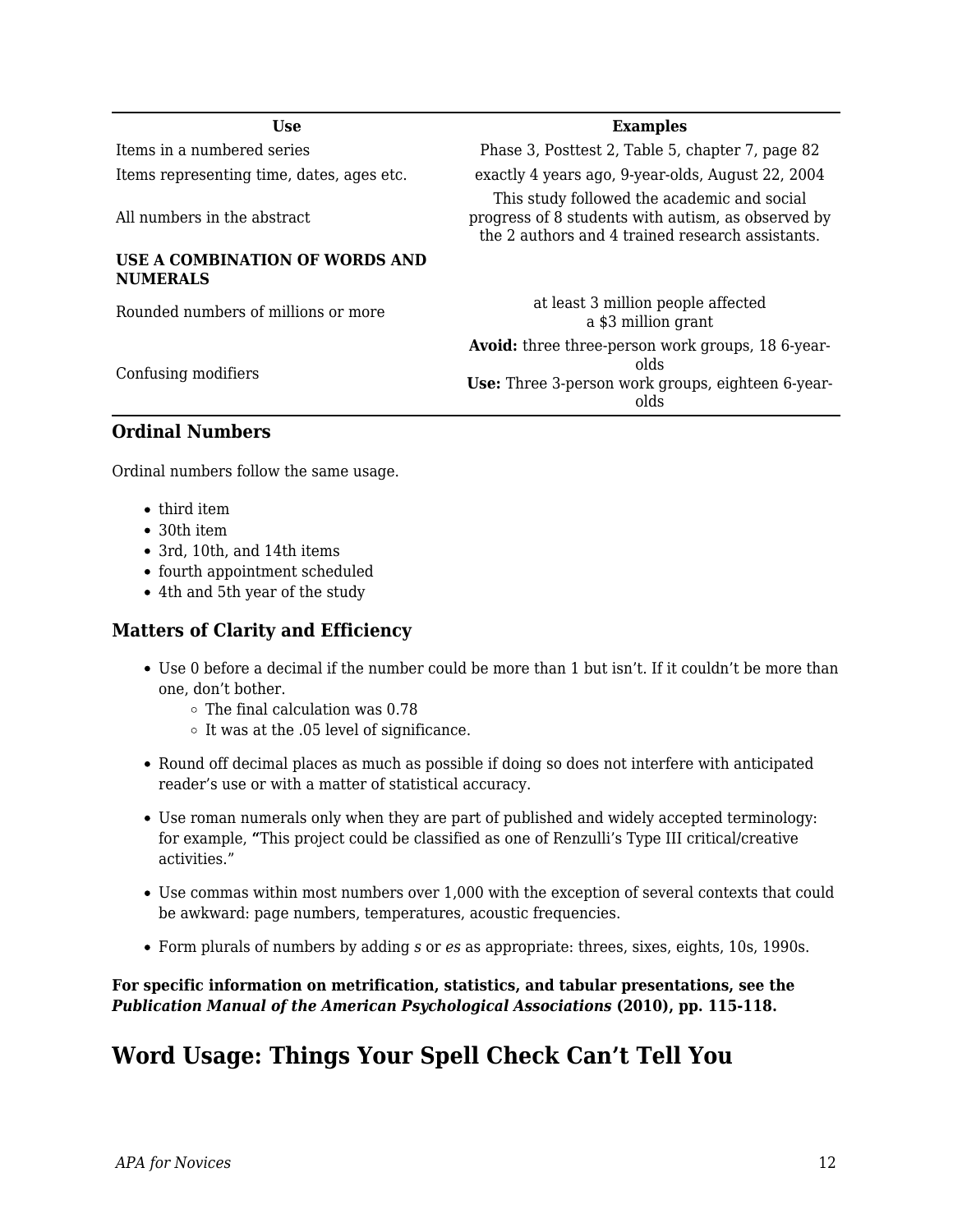Ironically, that wonderful spell check on your word processing program can keep you from misspelling incubus, but it can't keep you from missing affect. To add to your stress, there are some word usages and distinctions that you just have to learn.

English is a rich and varied language, but it can a very confusing language. Because it is a hybrid of many languages—including German, Latin, Danish, and French, as well as the languages of the early British inhabitants—it's not particularly consistent. Words can be pronounced the same way or close to the same way and yet be different in how they are spelled and/or in what they mean. And of course words can have the same or very similar meanings and be spelled or pronounced in widely different ways. Another problem we have is that we often use words sloppily or inappropriately without realizing we have done so.

In conversation sloppiness seems to be a matter of mutual agreement—people listen just as sloppily as they talk. But in writing—particularly academic writing—we just have to be more careful. Following are some of the most common usage problems that trip us up. Memory devices have been included to help you recall distinctions. Most of these are not technical or even logical reasons—just tricks.

| Word 1                                                                                                             | Word 2                                                                                                                                      | <b>Trick for Recall: Not Linguistic Reasons</b>                                                                                                                                                                     |
|--------------------------------------------------------------------------------------------------------------------|---------------------------------------------------------------------------------------------------------------------------------------------|---------------------------------------------------------------------------------------------------------------------------------------------------------------------------------------------------------------------|
| Advice: That which is offered.<br>The mentor offered useful advice.                                                | Advise: The process of offering it.<br>The mentor advised the novice to<br>assess carefully.                                                | Advice has "ice" in it. It's already happened, so<br>it's more solid.                                                                                                                                               |
| Affect: Verb meaning "to make a<br>difference." The teacher affects the<br>child's ability to learn.               | <b>Effect:</b> Noun meaning a result. The<br>effect of the treatment was positive.                                                          | <b>Remember the e's and a's: Effect is a result;</b><br>affect is action. Occasionally effect will be used as a<br>verb meaning to cause, and affect will sometimes be<br>used as a noun meaning a feeling or mood. |
| is prepared. The experiment is all<br>ready to proceed.                                                            | All ready: Indication that something Already: Indication that time has passed<br>quickly. We are already half way<br>through the procedure. | If you could insert are, then use the two-word<br>phrase: "all are ready" is all ready.                                                                                                                             |
| All together: Indication of<br>gathering. Researchers for this<br>project are all together on campus.              | Altogether: Conversational intensifier.<br>There is altogether too much noise in<br>this classroom.                                         | This pair works the same way as the pair above: If<br>you could add are, use the two words-"all are<br>together" is all together.                                                                                   |
| All right: Indication that all<br>concerned are correct or<br>satisfactory. The child's answers<br>were all right. | <b>Alright: Incorrect usage This is a</b><br>popular error, but it's still an error.                                                        | It is not all right to jam all right togther into<br>"alright."                                                                                                                                                     |
| A lot: A vague and somewhat<br>conversational way of say often or<br>much.                                         | Alot: Incorrect usage Allot is a<br>different word; it means to apportion a<br>share of something. We need to allot<br>sufficient time.     | You wouldn't write "alittle," so don't write "alot."                                                                                                                                                                |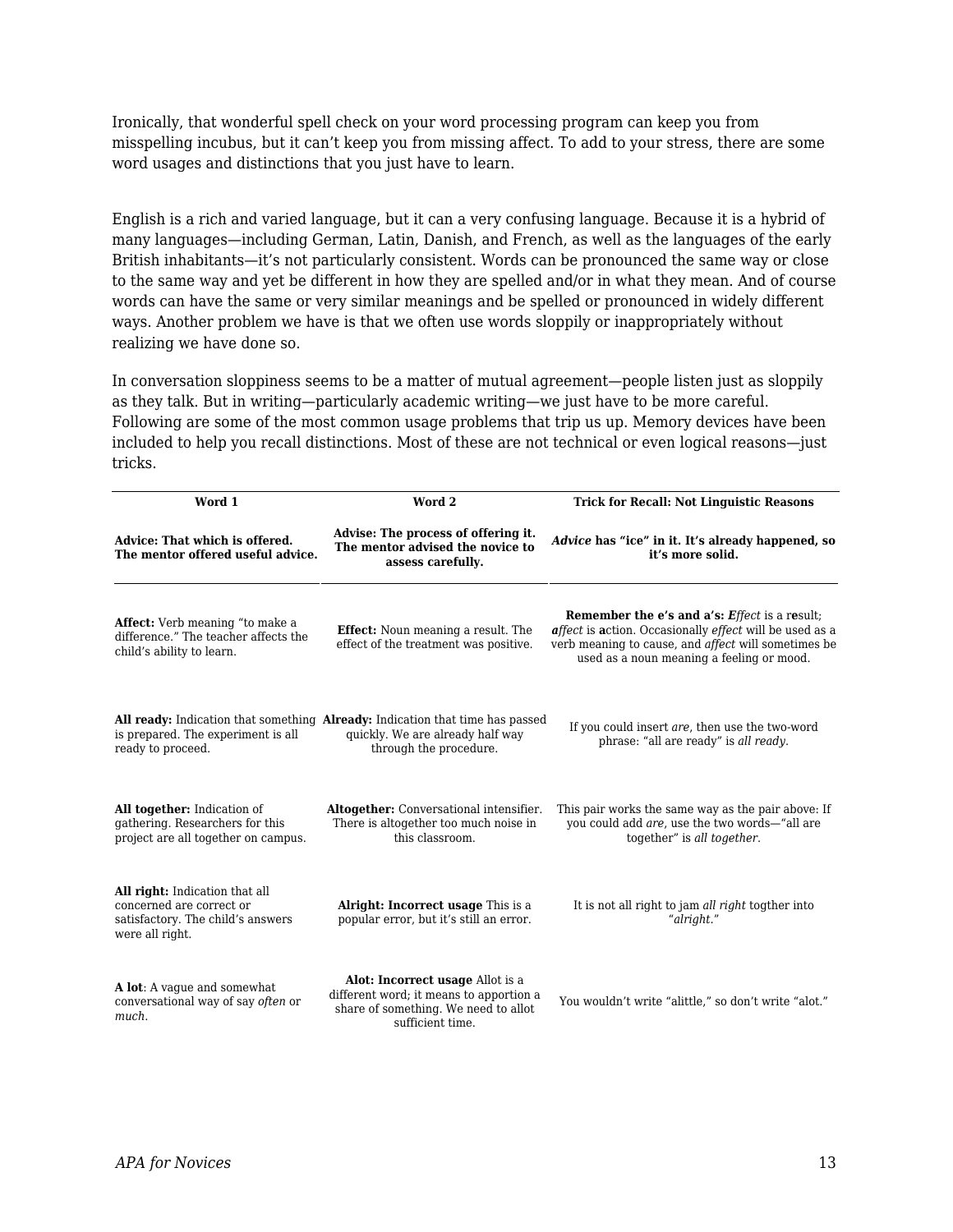| Word 1                                                                                                                                                                | Word 2                                                                                                                                                                                                                                     | <b>Trick for Recall: Not Linguistic Reasons</b>                                                                                                     |
|-----------------------------------------------------------------------------------------------------------------------------------------------------------------------|--------------------------------------------------------------------------------------------------------------------------------------------------------------------------------------------------------------------------------------------|-----------------------------------------------------------------------------------------------------------------------------------------------------|
| Beside: A preposition meaning next<br>to. Sitting beside a child implies a<br>supportive relationship.                                                                | <b>Besides:</b> An indication of something in<br>addition or in exception. Besides making<br>symptom assessment, a counselor should<br>consider cultural affiliation.                                                                      | Beside is alongside.<br>The addition of s makes it an addition.                                                                                     |
| Device: An implement or tool. It was<br>a useful device.                                                                                                              | Devise: To create or figure out. The<br>research team will need to devise a more<br>accurate strategy.                                                                                                                                     | Similar to <i>advice/advise</i> . Device contains ice; it's<br>the more solid form. Devise is more slippery.                                        |
| Conscience: A person's intuitive<br>mechanism for telling right from<br>wrong. An individual's conscience<br>may function in healthy or unhealthy<br>ways.            | <b>Conscious:</b> A state of being awake or<br>aware. The accident victims were<br>interviewed soon after they became<br>conscious.                                                                                                        | Conscience contains science. Social scientists do<br>study conscience as a phenomenon. Consciousness,<br>or awareness, is a little vaguer.          |
| <b>Disinterested:</b> A state of purposeful<br>impartiality. In student conflicts, a<br>teacher needs to take a disinterested<br>stance.                              | <b>Uninterested:</b> A state of not caring. A<br>symptom of depression is to become<br>uninterested in activities formerly<br>enjoyed.                                                                                                     | <b>Disinterested is more deliberate. Uninterested</b><br>is-uh, uh-well just unconcerned.                                                           |
| <b>Especially:</b> An adverb meaning<br>particularly or exceptionally. The<br>counselor is especially concerned<br>with the immigrant child's<br>adjustment problems. | <b>Specially:</b> An adverb used to indicate<br>that something was done for a specific<br>purpose. The treatment was specially<br>designed for children with mild to<br>moderate disabilities.                                             | <b>Specially refers to specific or specification.</b>                                                                                               |
| Farther: An indication of additional<br>distance (literally or figuratively).<br>We are farther from understanding<br>the concept than we had realized.               | <b>Further:</b> An indication of a greater<br>degree or extent. Can overlap farther for<br>this meaning. Can be used as a verb<br>meaning to aid or extend progress. He<br>was instrumental in helping to further<br>research in the area. | Farther refers mostly to distance (far usually does).<br>Further is a little softer and can be used for softer,<br>more abstract concepts.          |
| quantity, used for items that could<br>in Classroom 1 than in Classroom 2.                                                                                            | Few or fewer: An indication of small Less: Opposite of more. Used for items<br>that cannot be counted. There will be<br>be counted. There are fewer subjects less time to complete this study than we<br>had originally planned.           | Remember that few is the opposite of many; less is<br>the opposite of <i>more</i> : many problems/few problems;<br>more experience/less experience. |
| Fortunate: An indication that<br>something positive happened. It was<br>fortunate that the subjects were well<br>prepared.                                            | <b>Fortuitous:</b> An indication that<br>something happened by chance—not<br>planned or anticipated. It was fortuitous<br>that three of the randomly chosen<br>subjects were from racial/cultural<br>minority groups.                      | If something is <b>fortunate</b> , it happened by good<br>fortune. If something is fortuitous, it is unplanned<br>and <i>unsolicited</i> .          |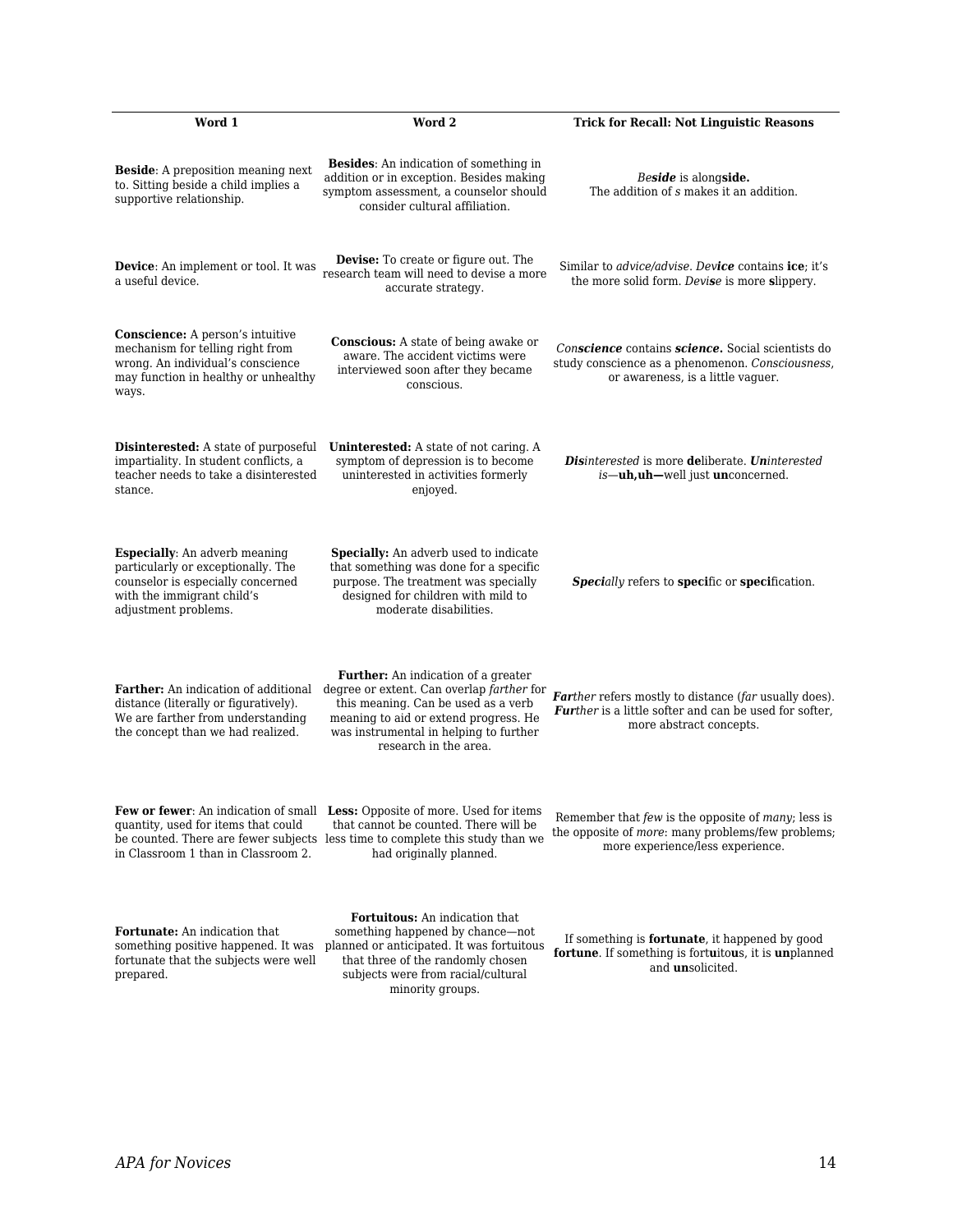| Word 1                                                                                                                                                                                                                                   | Word 2                                                                                                                                                                                                             | <b>Trick for Recall: Not Linguistic Reasons</b>                                                                                                                                                                                                            |
|------------------------------------------------------------------------------------------------------------------------------------------------------------------------------------------------------------------------------------------|--------------------------------------------------------------------------------------------------------------------------------------------------------------------------------------------------------------------|------------------------------------------------------------------------------------------------------------------------------------------------------------------------------------------------------------------------------------------------------------|
| Good: An adjective, used to describe<br>a person, place or thing. We were<br>fortunate to be able to work with a<br>good teacher.                                                                                                        | <b>Well:</b> Most often an adverb used to<br>describe actions. The subjects<br>performed well.                                                                                                                     | Just remember the common "good job" and "well<br>done." You wouldn't say "good done," so don't say<br>"you've done good."                                                                                                                                  |
| Imply: To try to cause your reader<br>or listener to think something<br>without saying it explicitly. The<br>subject didn't accuse the therapist of<br>being incompetent, but he implied it<br>as he gave his account of the<br>session. | <b>Infer:</b> To figure out what the writer or<br>speaker is really saying but not stating<br>directly. From the subject's account of<br>the session, we inferred that he<br>considered the therapist incompetent. | Imply and Infer are two ends of the process—imply<br>is what the communicator does, and infer is the<br>recipient's part. You might consider the related<br>words: An <i>implication</i> is what a writer makes; an<br>inference is what the reader makes. |
| Its: A possessive pronoun, similar to<br>his and hers. The study is nearing its<br>conclusion.                                                                                                                                           | It's: A contraction for "it is." It's late in<br>the data gathering process.                                                                                                                                       | Remember that you wouldn't write "hi's," "her's,"<br>or "your's"; it is a pronoun, not a noun.                                                                                                                                                             |
| Later: A comparative time<br>relationship. On most days social<br>studies was taught later than writing<br>or mathematics.                                                                                                               | Latter: A sequence relationship<br>involving two items. Of the two studies<br>mentioned, the latter is more<br>convincing.                                                                                         | You can remember that <i>later</i> involves time because<br>it has late in it. Since latter has two t's, you can<br>remember that it involves a sequence of two.                                                                                           |
| <b>Lie:</b> An action one performs oneself:<br>The client needs to lie down until he<br>is calmer.                                                                                                                                       | Lay: An action one performs on<br>something or someone else. Please lay<br>the weapon on the floor.                                                                                                                | Saying one is going to "lay down" or "lay out" is a<br>very common error. Just remember that the only<br>thing you can really "lay" on a sun deck is a bottle<br>of sunscreen.                                                                             |
| <b>Loose:</b> A state of not being tight,<br>precise, or restrained. The comment<br>is vague and is open to loose<br>interpretation.                                                                                                     | <b>Lose:</b> A verb meaning to misplace<br>something or have it taken away. If he<br>does not fulfill his commitment, he may<br>lose his place on the research team.                                               | Something which is <b>loose</b> is likely to have<br>loopholes. Occasionally loose is used as a verb to<br>indicate the action of making something loose: The<br>judge has been known to loose the bonds of strict<br>interpretation.                      |
| Media: Plural form of medium, often<br>used to refer to public<br>communications media such as<br>television, radio, and journalism.<br>Media publicity is a powerful tool.                                                              | Medium: A means for conveying<br>messages. Television is a powerful and<br>potentially dangerous medium of<br>communication.                                                                                       | Since we often think of a "medium" as one who<br>conducts a séance, picture the medium sitting at a<br>table, all alone, without other voices to validate her.<br>The media, of course, have plenty of collaboration<br>and back up.                       |
| Moral: Something consistent with<br>one's code of ethics. Teaching<br>involves moral dimensions and<br>choices.                                                                                                                          | Morale: Positive feeling or attitude.<br>Morale was high among teachers<br>undertaking the inclusion experiment.                                                                                                   | Remember that <i>moral</i> is ethical. If you like to think<br>of ale as giving one spirited feelings, you could<br>remember morale in that way.                                                                                                           |
| Number of: Quantity of something<br>that can be counted. A large number<br>of potential subjects are available.                                                                                                                          | <b>Amount of:</b> Quantity of something that<br>cannot be counted. The report contains<br>a significant amount of specialized<br>information.                                                                      | Children learn numbers by using<br>manipulatives-items that can be counted and<br>assigned specific numbers. Don't use numbers for<br>things they can't manipulate.                                                                                        |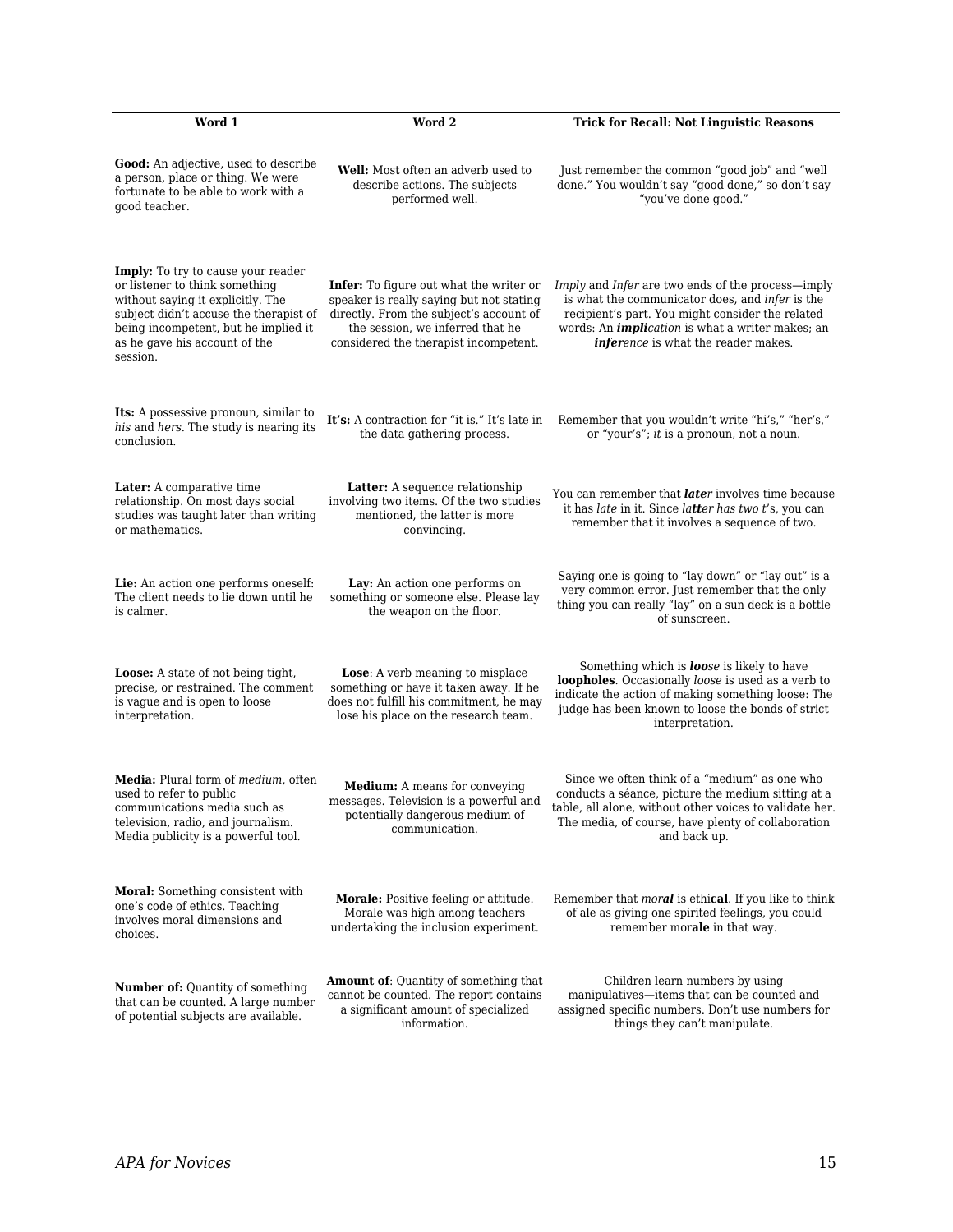| Word 1                                                                                                                                                                                                                                                       | Word 2                                                                                                                                                                                                                                    | <b>Trick for Recall: Not Linguistic Reasons</b>                                                                                                                                                                                                                                                                                     |
|--------------------------------------------------------------------------------------------------------------------------------------------------------------------------------------------------------------------------------------------------------------|-------------------------------------------------------------------------------------------------------------------------------------------------------------------------------------------------------------------------------------------|-------------------------------------------------------------------------------------------------------------------------------------------------------------------------------------------------------------------------------------------------------------------------------------------------------------------------------------|
| <b>People:</b> A group of individuals in a<br>general, overall sense. Most people<br>are concerned with violence in<br>today's schools.                                                                                                                      | Persons: A small, specific, countable<br>group of individuals. Nine persons<br>volunteered to be interviewed.                                                                                                                             | Both words mean the same thing. The context<br>makes the difference—and it's not a major one. Just<br>remember the preamble: "We the people of the<br>United States."                                                                                                                                                               |
| Phenomenon: Something which can<br>be observed, often applied to<br>something out of the ordinary. We<br>were startled as we observed the<br>phenomenon.                                                                                                     | Phenomena: Plural of phenomenon.<br>Several unexpected phenomena were<br>observed with this study.                                                                                                                                        | As with medium and media, the "a form" is the<br>plural.                                                                                                                                                                                                                                                                            |
| <b>Practical:</b> Designation for a<br>concrete, sensible, useful way of<br>doing something. Singing a well-<br>known song is a practical way of<br>calming young children after recess                                                                      | <b>Practicable:</b> Designation for something<br>that can be done. The experimental<br>procedure was complicated but<br>practicable.                                                                                                      | <i>Practicable</i> means you are able to put something<br>into practice.<br>Practical? If you calculate practicality, you can ask<br>if it makes sense to do it.                                                                                                                                                                    |
| <b>Precede:</b> Something comes before<br>something else. Hard work precedes<br>discovery.                                                                                                                                                                   | <b>Proceed:</b> Something moves forward. We<br>need to proceed with the steps of<br>implementation.                                                                                                                                       | <i>Pre</i> always means before.<br>For proceed, remember progress.                                                                                                                                                                                                                                                                  |
| <b>Principal:</b> A general term meaning<br>first or main-often specifically<br>applied to the chief administrator of<br>a school or other organization. The<br>principal consideration is time<br>efficiency. The principal called a<br>meeting of faculty. | which thinking or activity is based. The<br>controversy over school prayer is based<br>on the principle of separation of church<br>and state.                                                                                             | <b>Principle:</b> A rule, law, or assumption on School children used to recite, "The principal is the<br>student's pal." This is a good device for<br>remembering the distinction. Another little trick is<br>to remember that <i>principle</i> and <i>rule</i> end in the<br>same way.                                             |
| <b>Rise:</b> The action of someone or<br>something moving upward or<br>increasing. The number of<br>adolescents with eating disorders is<br>rising. Education is a means for<br>helping people rise above poverty.                                           | <b>Raise:</b> The action of moving something<br>or someone else upward or of increasing<br>a quantity. We need to raise the<br>percentage of children who are reading<br>on grade level. We need to help raise<br>children's self-esteem. | • The distinction is the same as between lie and lay.<br>Rise, like lie, is something you do for yourself. It<br>even has the same internal sound as lie. Raise is<br>something you do for someone or something else. It<br>has the same internal sound as lay. Both can apply<br>to persons, to things, or to abstract quantities. |
| <b>Sit:</b> The action of placing oneself in<br>a sitting position. The children were<br>asked to enter quietly and sit at their<br>tables.                                                                                                                  | <b>Set:</b> The action of placing something or<br>someone else, usually in a specific<br>position or on a surface. As they took<br>their seats, the children set their<br>notebooks and pencils on the tables in<br>front of them.        | The sit/set pair is a first cousin of lie/lay and<br>rise/raise. The "i" word is what "I do for myself":<br>the other is what I do to something or someone<br>else.                                                                                                                                                                 |
| <b>Then:</b> A position word that indicates<br>time sequence. The therapist makes<br>a simple request and then observes<br>the child's response.                                                                                                             | Than: A word indicating comparison.<br>Working together is more effective than<br>working in isolation.                                                                                                                                   | If you read your sentence aloud, your ear will pick<br>up the difference. Many of us are more conditioned<br>to the sound than to the spelling.                                                                                                                                                                                     |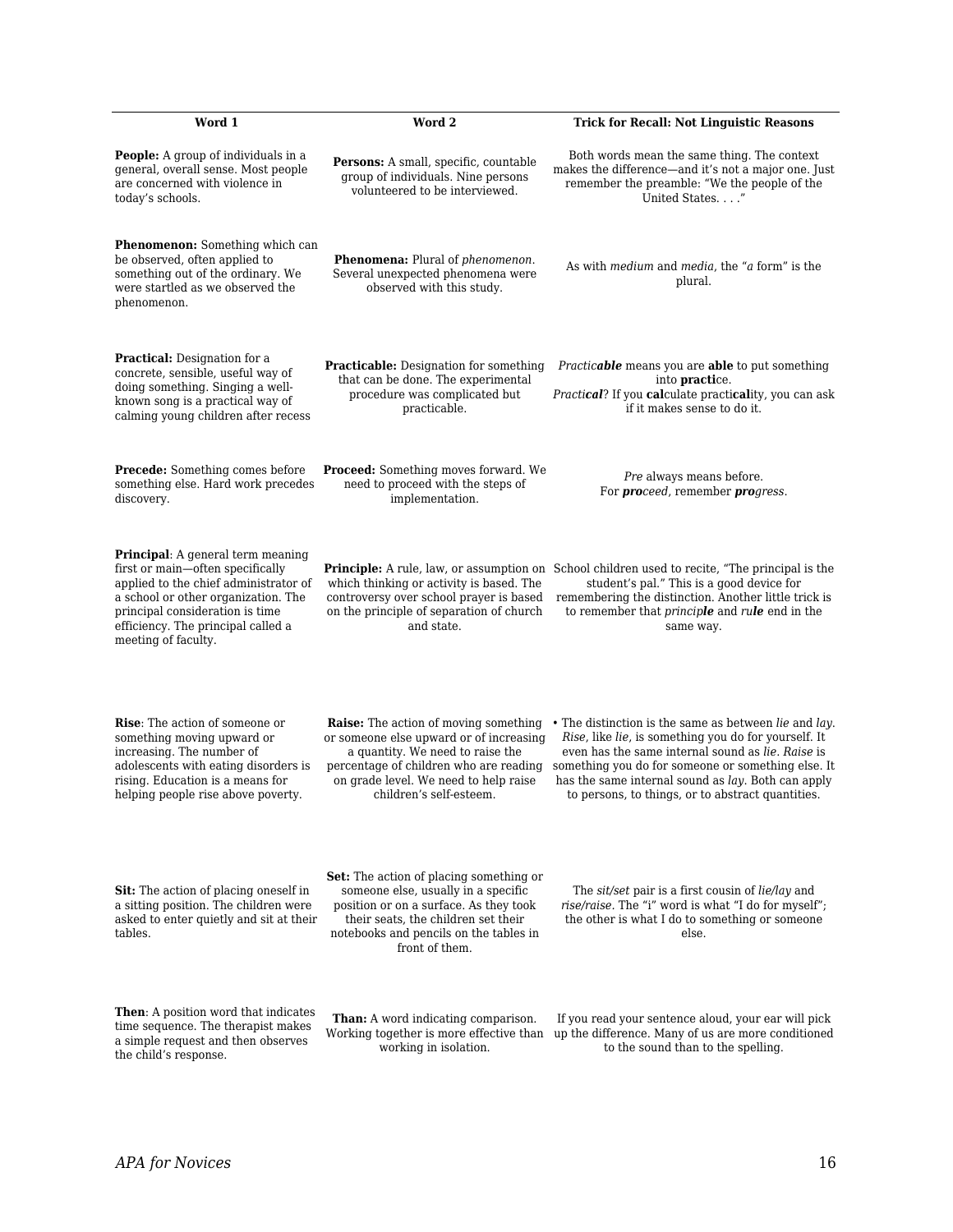| Word 1                                                                                                                                                                                                                  | Word 2                                                                                                                                                                                                                                                                  | <b>Trick for Recall: Not Linguistic Reasons</b>                                                                                                                                                  |
|-------------------------------------------------------------------------------------------------------------------------------------------------------------------------------------------------------------------------|-------------------------------------------------------------------------------------------------------------------------------------------------------------------------------------------------------------------------------------------------------------------------|--------------------------------------------------------------------------------------------------------------------------------------------------------------------------------------------------|
| <b>There:</b> Indication of place (put the<br>table over there) or existence (there<br>are three children involved).                                                                                                    | <b>Their:</b> Possessive pronoun. (The<br>research assistants completed their<br>report.)                                                                                                                                                                               | <b>They're:</b> Contraction of "they are."<br>There is not really a trick. People just train their<br>visual memory.                                                                             |
| <b>To:</b> Preposition indicating position<br>or possibly destination (to the front<br>of the room, to the students). Also<br>the function word for the infinitive<br>form of the verb (to walk, to seem, to<br>study). | <b>Too:</b> Adverb meaning also or in addition.<br>(After the mothers had agreed to<br>implement the program, many of the<br>fathers agreed to participate too.) Can<br>also be used to indicate that something<br>is excessive. (The procedure took too<br>much time.) | <b>Two:</b> Number between one and three. Two teachers<br>initially implemented the program.<br>Again, visual memory seems to be the best trick.<br>You can think of too as having too many o's. |
| <b>Whether:</b> Introduction to an<br>indirect question or to an expression<br>of doubt. I do not know whether the<br>test has been administered.                                                                       | Weather: Atmospheric condition. The<br>weather interfered with the planned<br>activity.                                                                                                                                                                                 | Remember that whether works like which, when,<br>and who. Just place it in its proper family, and you<br>shouldn't have any problem with it.                                                     |

**When in doubt about any word, check your dictionary—paper or online. Doing so only takes a moment, and it can save a good deal of embarrassment.**

## **Questionable Language: Avoiding Offense**

Because language reflects attitude and disposition, we can offend unintentionally by the words we use. Carelessness or outdated usage can be hurtful, even when we do not intend for it to be.

Even if you do not feel personally offended by usage, others do; and your writing will not be effective if you offend members of your audience. Just to be safe, be careful with the following.

| Category                                                                                                | <b>Sample Problem Words</b>                                                                                                                 | <b>Safer Usage</b>                                                                                                                                                                     |
|---------------------------------------------------------------------------------------------------------|---------------------------------------------------------------------------------------------------------------------------------------------|----------------------------------------------------------------------------------------------------------------------------------------------------------------------------------------|
| "Man" words used to<br>indicate both sexes                                                              | man (as species), mankind,<br>man-made, manpower<br>policeman, chairman                                                                     | humans or people, humankind,<br>human-made, work force, police<br>officer, chair                                                                                                       |
| Person-first language (The<br>person is more important<br>than the disability-put the<br>person first.) | retarded child, handicapped<br>adolescent, autistic individual                                                                              | child with mental retardation,<br>adolescent with a disability, individual<br>with autism                                                                                              |
| Referring to a person with a<br>condition or disability by the<br>disability.                           | The depressive requested an<br>appointment.<br>The retard requires special<br>help.<br>The handicap needed<br>individual teacher attention. | The client who was depressed<br>requested an appointment. The person<br>with retardation requires special help.<br>The child with a disability needed<br>individual teacher attention. |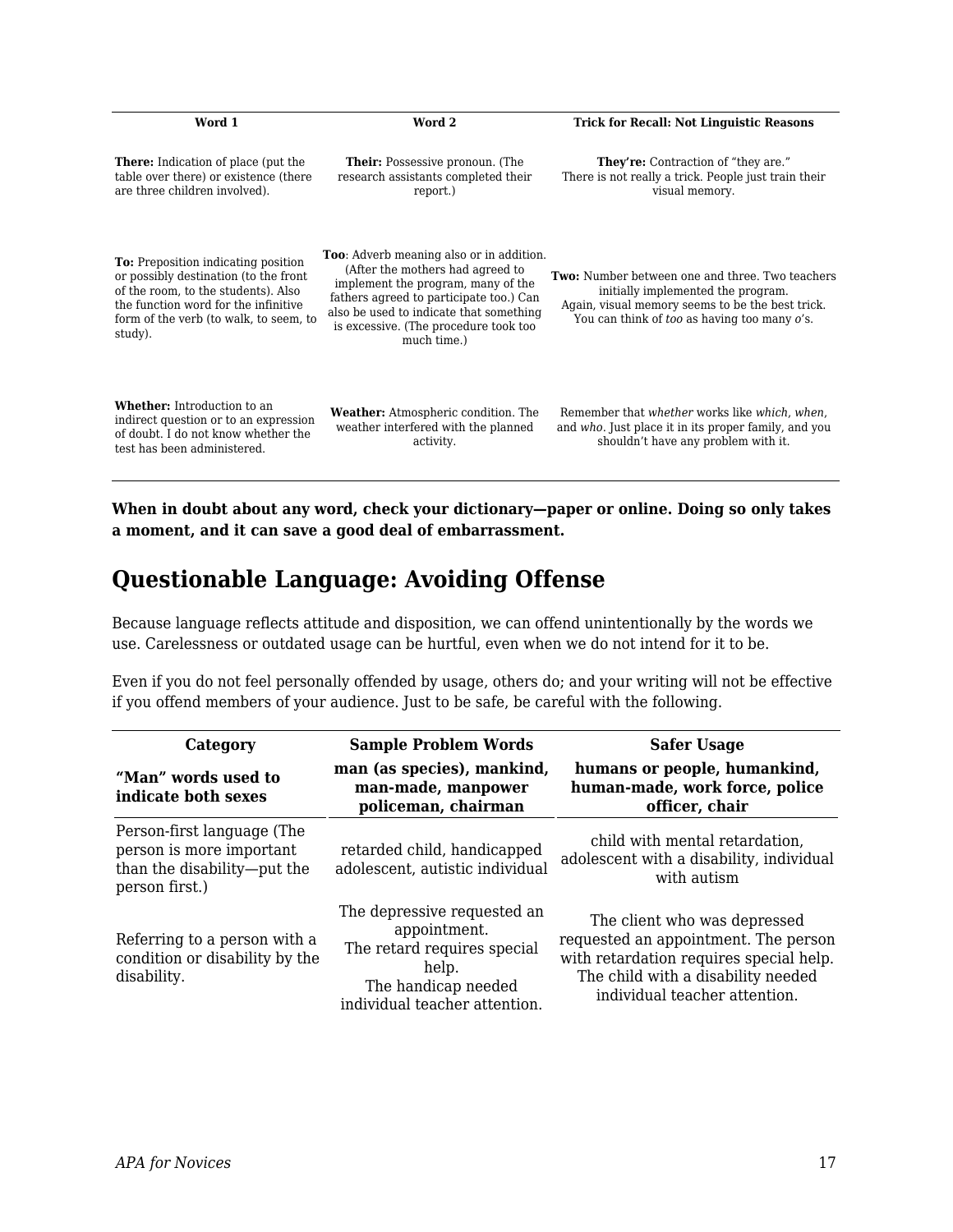| Category                                                                                                      | <b>Sample Problem Words</b>                                                                                                                                                                      | <b>Safer Usage</b>                                                                                                                                                                                                                                                                                |
|---------------------------------------------------------------------------------------------------------------|--------------------------------------------------------------------------------------------------------------------------------------------------------------------------------------------------|---------------------------------------------------------------------------------------------------------------------------------------------------------------------------------------------------------------------------------------------------------------------------------------------------|
| Words formerly accepted for<br>ethnic or racial groups that<br>are considered today to hint<br>at disrespect. | Indian, Negro, Eskimo,<br>Oriental<br>If you have doubts as to the<br>term preferred by a group you<br>have observed or worked with<br>in a study, ask someone who is<br>a member of that group. | Native American, African American<br>(some prefer Black—be sure to<br>capitalize it), Inuit, Asian (Asian<br>American)<br>Hispanic individuals may prefer<br>Latino/Latina. Be as specific as<br>possible on national groups: Korean<br>rather than Asian, Navajo rather than<br>Native American. |
| Sexual references and sexual<br>orientation                                                                   | A full 54% of the participants<br>were of the female sex.<br>The client explained to the<br>therapist that she had<br>homosexual feelings.                                                       | <i>Gender</i> is used for social or cultural<br>groups; sex is used in discussing<br>physical processes. Participants were<br>of the female gender.<br>Use "lesbian feelings." Avoid the label<br>homosexual.                                                                                     |

Don't set the "little stressors" cause you even a little stress. Look up potential problems and take care of them. If you can avoid the common errors pointed out in this chapter, you can avoid a lot of the difficulties students have in getting the response they want to their papers, theses, dissertations and articles. Errors in mechanics are not a measure of intelligence or ability, but unfortunately people react to them as if they were. Just take the time to proofread carefully. When you have a question about something look it up in this manual, in your old freshman English handbook, or on one of the excellent writing laboratory sites on the Internet (e.g., Purdue's Online Writing Lab; OWL). You wouldn't take risks in the way you dress or groom yourself for your defense. Don't take comparable risks in the way you groom your written work.



Black, S. (2019). *APA for Novices*. EdTech Books. https://edtechbooks.org/apa